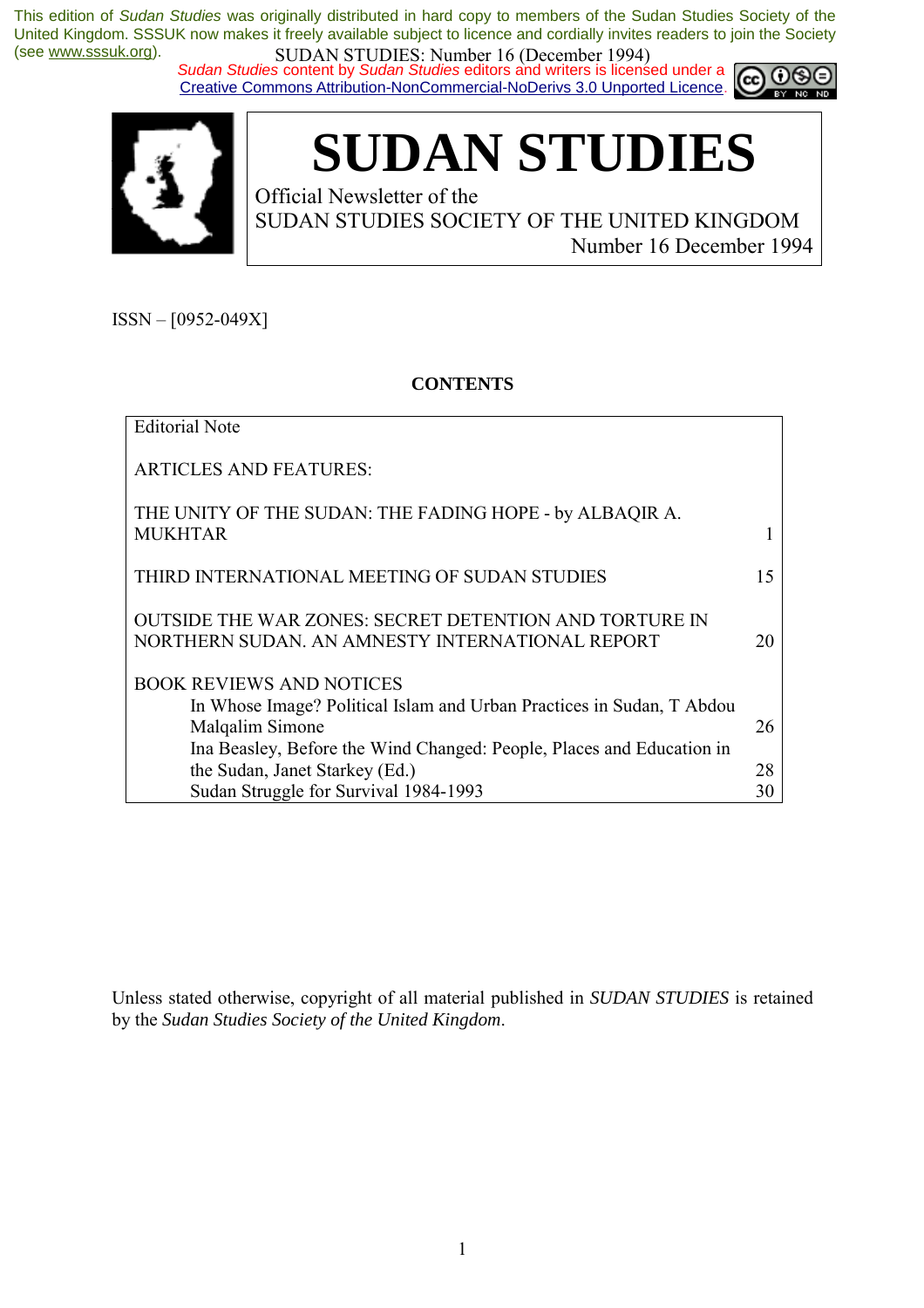*Sudan Studies* content by *Sudan Studies* editors and writers is licensed under a Creative Commons Attribution-NonCommercial-NoDerivs 3.0 Unported Licence.



### **EDITORIAL NOTE**

I must apologise to all members for the late arrival of this, the sixteenth issue of *Sudan Studies*. As I remarked to those members of the Society who were present at the AGM and one-day symposium in September, up to that time I had not received enough material to fill an issue of anything like the normal length. However matters have improved somewhat since then, and the picture also looks better for issue No. 17, which I hope to have prepared by the end of January, thereby getting back to our normal publication schedule. However I must as ever repeat my plea to all members to provide material for inclusion.

Please note my new address, to which all correspondence relating to *Sudan Studies* should be sent:

4 Kingsland Court,

26 Kennedy Road,

Shrewsbury SY3 7AB.

Telephone and fax numbers remain the same, viz. (01743) 352575 and (01743) 354699 respectively.

Correspondence relating to other Society business should be addressed to:

SSSUK Honourary Secretary,

Alan Kunna,

P.O. Box 3728,

London N1 6LF

This issue contains a useful balance of articles and features, including two accounts of the proceedings of the Third International Meeting of Sudan Studies, and more soberly, the full text of a recent Amnesty International report on the Human Rights situation in the Sudan, together with a selection of book reviews.

Paul Wilson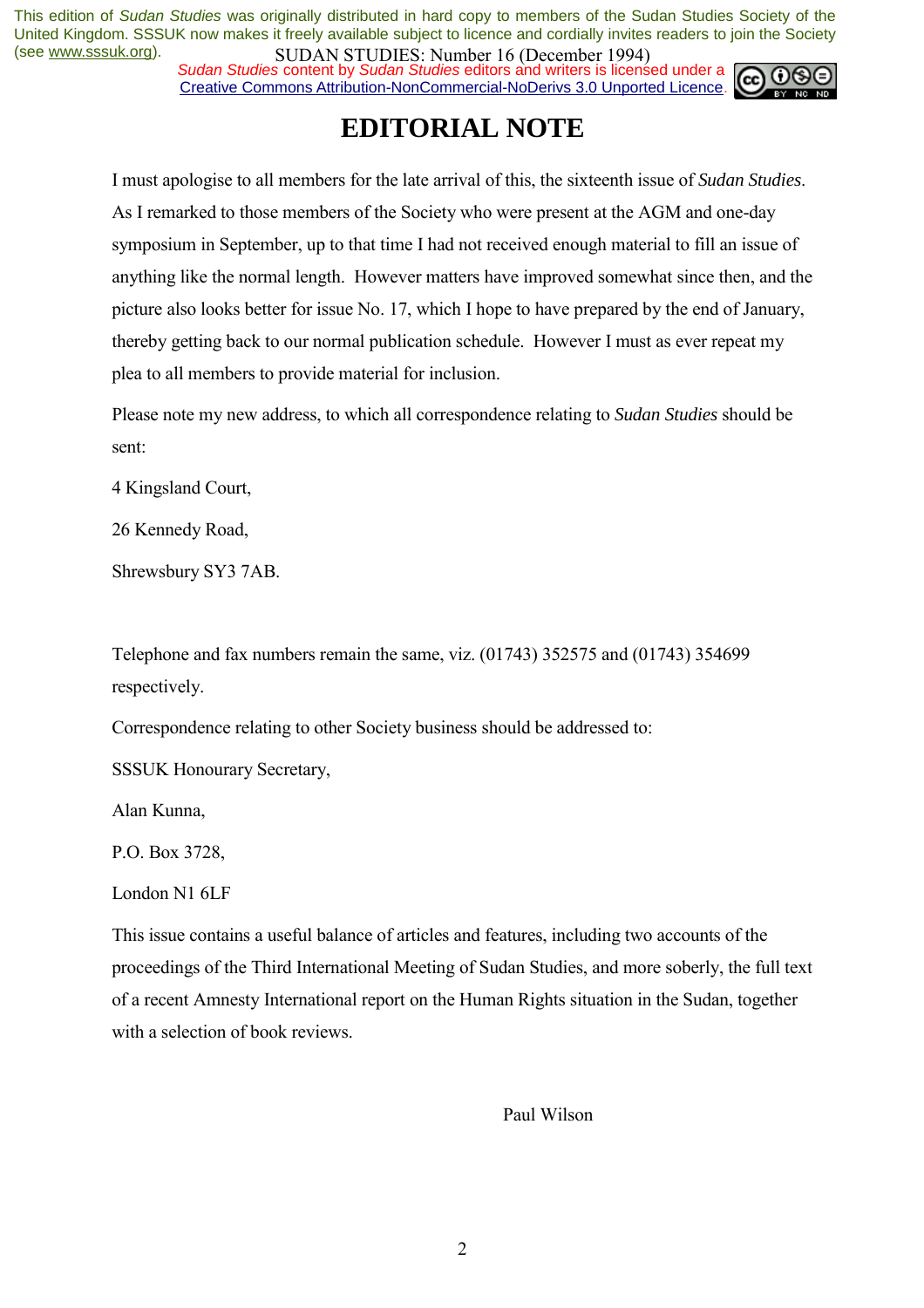*Sudan Studies* content by *Sudan Studies* editors and writers is licensed under a Creative Commons Attribution-NonCommercial-NoDerivs 3.0 Unported Licence.



### **THE UNITY OF SUDAN: THE FADING HOPE**

*We knew that the slogan of 'One Sudan' voiced by the Northern intelligentsia, has no foundation. It is but the accident of Western rule that has brought peoples so completely different under one rule* (J.S Trimingham, 1949)<sup>1</sup>

#### **Introduction**

Whatever Trimingham's motives were, this statement is right. For had the common good, and consent of the people been recognised by the international community as the only conditions for any different people to stay together, it is almost definite that the Sudanese people would not have remained in one country today. At least we could have had two sovereign states, one in the North and the other in the South; a possibility which is now more eminent than any time in the past. For what divides these two parts is almost everything, apart from the name that they both inherited from their historical masters. The geography, the demography, the culture, the language, the religion, the customs, the way of living, the aspirations,...you name a difference and it is there.

Having said that, however, I must add that nothing can prevent any people, no matter how different they are, from forming a united civil society if two elements of governance are met; the common good of the society, and the mutual respect of its members, and here lies the problem of Sudan. For what really enflamed the division is a constant disregard of these two essential elements of governance, on the part of the dominant North coupled by a history of abuse, that did not only deny the people of the South their rights as citizens of the state, but also their worth as human beings.

Indeed, we must also state that similar, but not equal, denial of rights and worth has also marked the political conduct within the North. This is evident in the relation between the centre and the peripherals, the matter which has alienated the North's regional entities. Such alienation found its expression in the regional political movements which tried to alert the centre, as early as possible, and by peaceful political means, to the dangers lying ahead. Darfur Development Front, the Nuba Mountains Union, and the Beja Congress have been struggling for economic development and a kind of federalism or regional autonomy. However, their struggle was shrugged off by the centre after they were dubbed *Harakat Unsuriyah*, that is {racist movements}<sup>2</sup>. The lint that these regions have resorted to arms after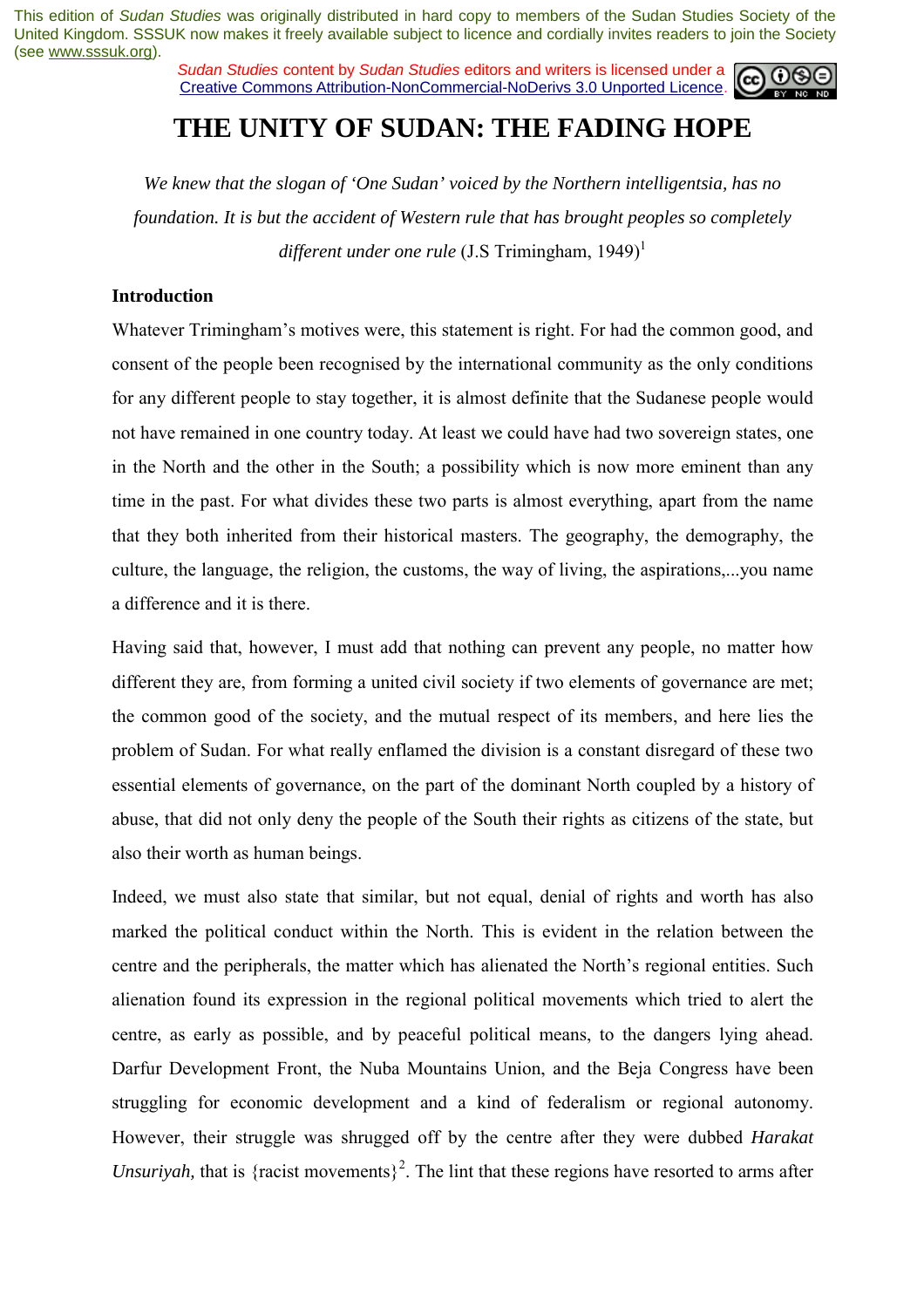**SUDAN STUDIES** NUTTUBED IN *DECEMBENT* SUDAN STUDIES in **Sudan Studies** editors and writers is licensed under a Creative Commons Attribution-NonCommercial-NoDerivs 3.0 Unported Licence.



four decades of political persuasion is a blatant proof, to many, that adopting peaceful means in the struggle with the centre is no more than being futile. Military action has at least given the Southern cause national and an international recognition, and a ticket to the negotiating table with whatever government was in Khartoum.

On the whole, the problem of Sudan in essence is a crisis of governance that emanates from a crisis of identity. The North, represented in its political parties, have always looked for its identity beyond the boarders of Sudan. Either to the Arab world, or to the Islamic world. This phenomenon is not new. It characterised a historical period that is much celebrated by the North, namely the Mahdist revolution. To the Mahdi, however, Sudan is only a transitional place that he happened to be in when he started his movement to return the whole Islamic world to the pure basins of Islam. His eyes were set on Mekka, and he never mentioned the name 'Sudan', in all his writings, except once or twice<sup>3</sup>, wherein he gives it a feminine gender, probably following the early Arabs who first gave the country its name by referring to it as *Biladassudan,* which means the land of the blacks, and to which the gender reference in Arabic language is feminine.

In the same manner, those who inherited the rule from the British never tried to find their pride in what they share with their country folks. On the contrary, they always looked for their pride in what they share with their Arab brothers, despite the fact that what they share with those is little, if not precarious, and more importantly that they are looked down upon, as inferior 'brothers', if not *Abeed*, that is slaves.

Peculiarly enough, now, with the advent of the rule of National Islamic Front (NIF), the formula of al-Mahadi was reproduced. The old brew is reheated again and again, mixed with some imported bitter, and served to the poor Sudanese people in sundry. Sudan now is merely a liberated land from the would-be Islamic caliphate. And to those who were astonished by the transformation of the war in the South to *a jihad,* i.e., Islamic Holy war, and shocked by the scene of non-Sudanese fanatics carrying guns in the streets of Khartoum, and massacring innocent Sudanese people, whether in the war zones in the South, the Nuba Mountains, and the foots of Jabal Mara in Darfur, or in Umdurman, (where people were killed in mid of their prayer)<sup>4</sup>, the answer is so simple. The Sudan government takes its pride in the tie of Islam, not in that of citizenship of Sudan. Consequently, the government regards only the Muslims, as deserving the right of citizenship, and sets out rallying them from all over the Islamic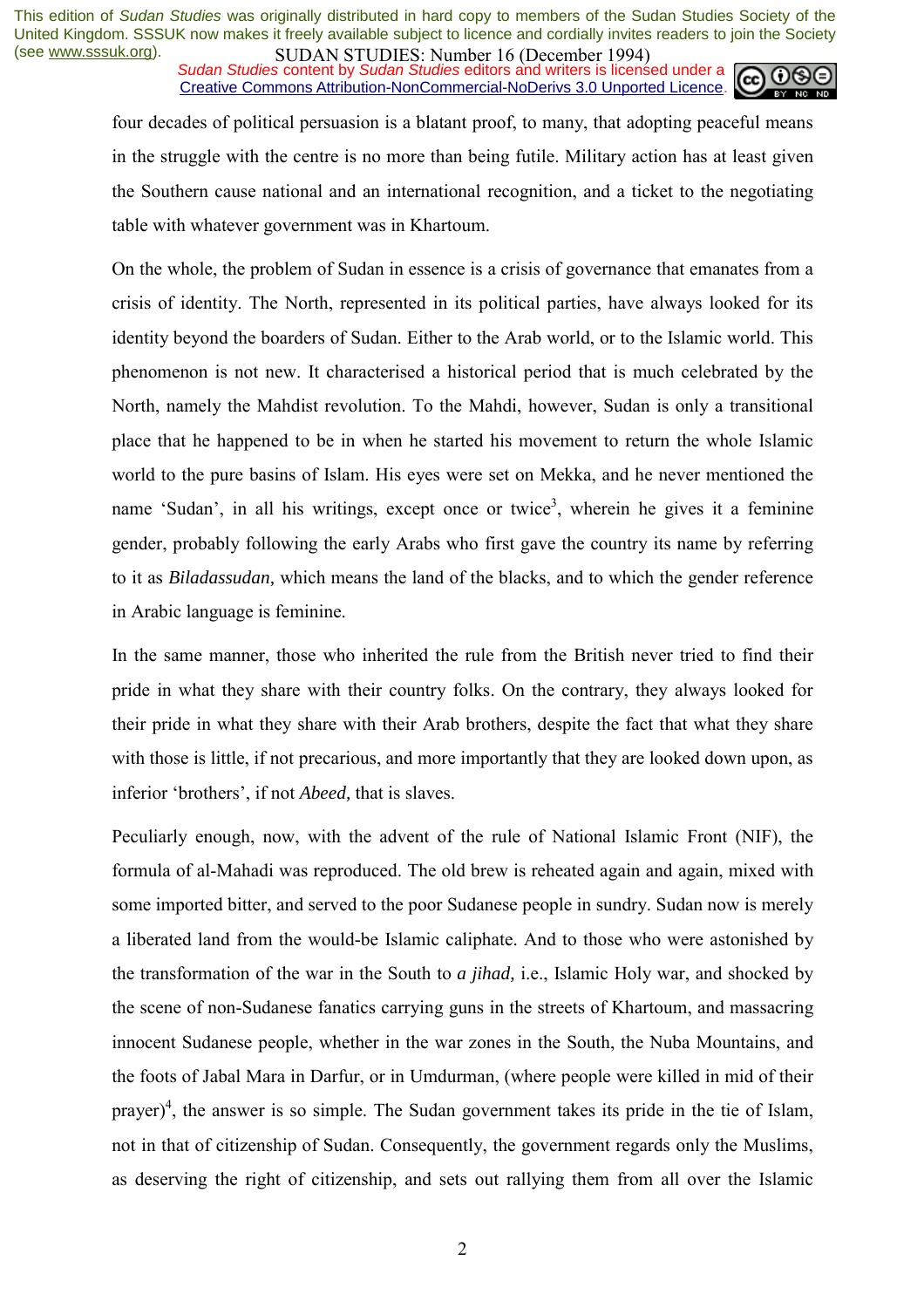**SUDAN STUDIES:** Number to (December 1774)<br>Sudan Studies content by Sudan Studies editors and writers is licensed under a Creative Commons Attribution-NonCommercial-NoDerivs 3.0 Unported Licence.



world, to conquer and control the rest of the Sudanese people. Of course there is a proviso here, in this transitional phase of the pan Islamic dream of the International Movement of the Muslim Brothers. The proviso is that not all Muslims are considered true Muslims. Only those who share the movement its version of Islam, i.e. the fanatics, are the true ones. So, no wonder that the government has granted the Sudanese citizenship to these fanatics whether from Iran, Afghanistan, or the Arab world, whereas it withdrew this natural right from the Sudanese whose ancestors have lived in this land for thousands of years.

It is my thesis, here, however, that whenever you identify with people outside Sudan you are bound to despise those Sudanese who do not identify with you, and to suppress them if you happen to hold the rein of power. Thus the problem does not really lie in the South, or in the other regions. The people in these regions never found it difficult to take their pride in themselves as Sudanese. The problem lies in the North. It is in the souls and minds of the ruling class. Hence, the real solution to this problem is not to be sought only in any prescription of government, but in a change of mentality and morality, and in a search of identity within the boarders of our country.

If the North didn't create the 'so-called' Southern problem, it aggravates it, and ironically, when at last a theoretical solution was available, it is the South that was to provide it. The SPLA/SPLM went to address the problem at its deep roots, and suggested *Sudanism* as a foundation of the building of our nation. If we take pride in ourselves as Sudanese first and foremost, we will be inclined to respect our other fellow Sudanese, and recognise them as our equals. From here we start to devise our political and social system to fulfil this end. The American model was offered as an example after which we can mold our own system. The Americans came from different backgrounds, but they formed a nation in which all the people have equal constitutional rights. This doesn't prevent any American individual to be proud of his or her origins. We can do this in Sudan<sup>5</sup>, so rightly they say.

#### **The Unity of Sudan**

The 'unity' of Sudan is basically a Northern banner under which all the political parties in the North have marched. To these parties, the word 'unity' meant nothing else than denying the South its political demands, which traditionally ranged from 'federation' to 'self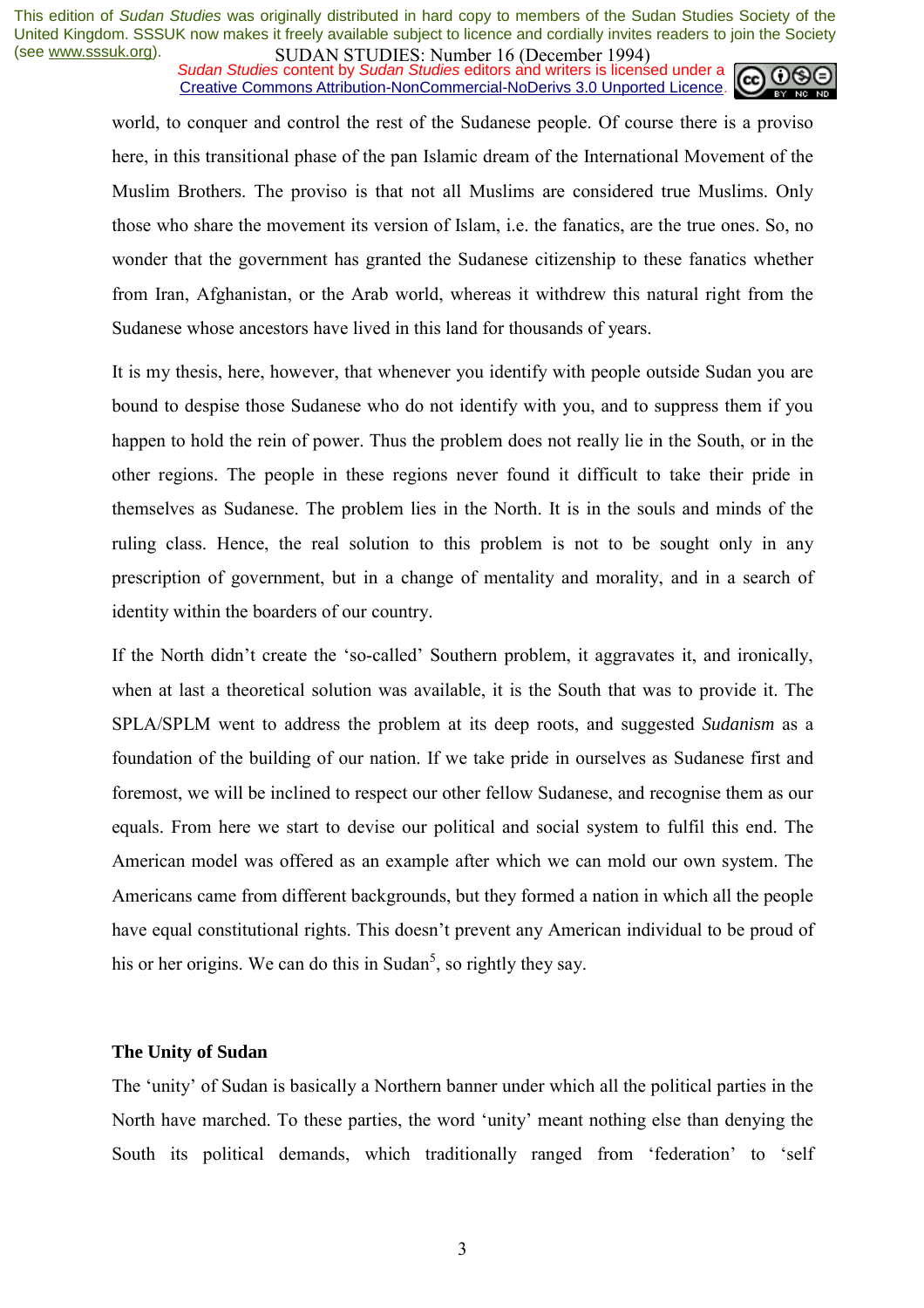**SUDAN STUDIES**. Nutfilling to (December 1777)<br>Sudan Studies content by Sudan Studies editors and writers is licensed under a **CC** O Creative Commons Attribution-NonCommercial-NoDerivs 3.0 Unported Licence.



determination<sup>7</sup>. On the other hand, the South has always been, either suspicious and reluctant to endorse this 'unity', or met it with outright rejection. Nevertheless, it can safely be said that never did the Northern parties unite upon a single political issue, be it internal or external, like they did on the Southern issue. This was the norm from Juba conference in 1947, to the Round Table conference in 1965, right down to the Kurmuk short-lived occupation by SPLA forces in 1987, during which all the parties of the North displayed a kind of 'unity', in supporting the army against the rebels, that has amounted to a wave of insanity. In the following lines, we will elaborate on each of these incidents.

#### **The Juba conference**

The Northern parties claim that the Southerners accepted the unity in Juba conference in 1947. The South, on the other hand, questions the whole affair on basis of inadequate representation of the South in the conference, if not misrepresentation. However, there are a couple of historical facts which should be mentioned. The first historical fact is that the fate of the South had already been determined by the 'New Southern Policy' of the British coloniser, in favour of the 'unity' with the North two years before the conference was convened<sup>6</sup>. The second is that the conference was convened in conditions that rendered the Southern representatives defenceless against their superior counterparts, the British and the Northerners. At the opening speeches of the conference the British officials made it clear to the Southern delegation that their official policy was that there was no longer consideration for the South as a separate entity or as part of some 'East Africa Federation', and that it had to remain an integral part of Sudan<sup>7</sup>.

Thus the only room of manoeuvre left to the Southerners was to reveal their many apprehensions towards that unity and to sound their demands for safeguards that maintain their cultural and social integrity. The British officials themselves felt that their position was unfair to the South, but they justified it to themselves on the strange hypothesis that "it is not beyond possibility that the Southern Sudanese may not, in the end, choose differently when they are able fully to appreciate all the issues<sup>38</sup>. All that is conveniently overlooked by Northerners whenever they refer to Juba conference.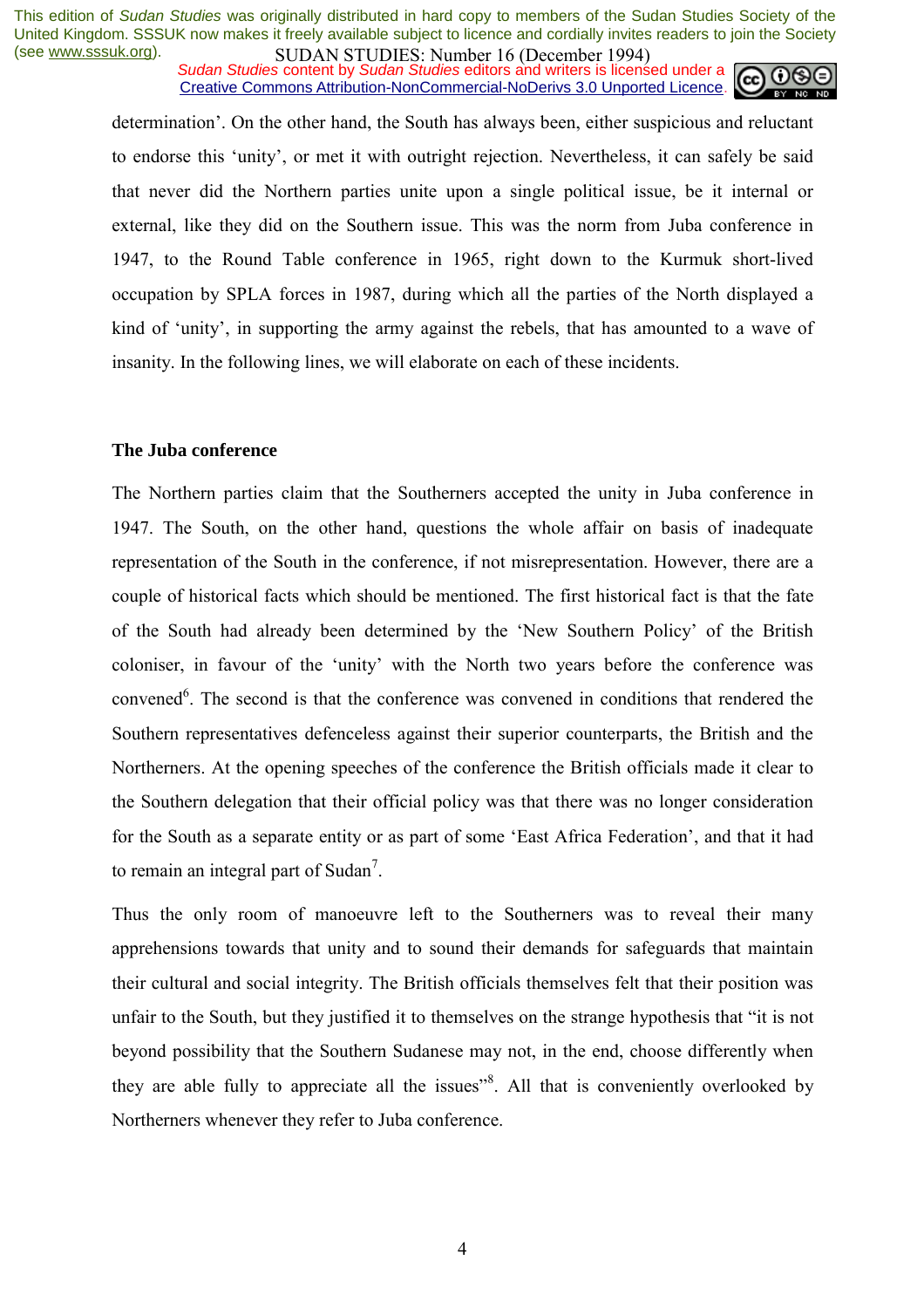*Sudan Studies* content by *Sudan Studies* editors and writers is licensed under a Creative Commons Attribution-NonCommercial-NoDerivs 3.0 Unported Licence.



#### **The Round Table Conference**

In this event, where some conducive circumstances for the Southerners availed themselves in Sudan, and enabled them to voice their views, they did not choose the unity, to Sir Robinson's disappointment. In that conference the Northern leaders came to realise that they were viewed by the Southerners as nothing more than the descendants of Arab slave traders and colonisers<sup>9</sup>. There was not a united Southern position regarding the relation with the North, but none of the parties was prepared to produce proposals that would exclude separation or independence, or even to meet the Northern proposals of some sort of autonomy in the South within a united Sudan, halfway<sup>10</sup>. On the other hand, the unity of the Northern parties on the issue was displayed by choosing Dr. Hassan al-Turabi to present the Northern point of view on their behalf<sup>11</sup>. Nevertheless, it must be said that the Round Table Conference itself would not have taken place had not the dispersed progressive forces in the North made their mark in the political events during and shortly after the 1964 October revolution.

#### **The Kurmuk Occupation**

During this event, the unity of the Northern parties was remarkable, and very telling to the Southerners indeed. There was a complete hysteria that spared nobody. The two main ruling parties, the Umma and the Democratic Unionist (DUP) both turned to their Arab brothers for support against this 'foreign-inspired' attack against 'Urubat Assudan', the Arabic nature and Characteristics of the country. Sadiq al-Mahadi contacted Libya and the Gulf, whereas Sayid Mohammad Uthman al-Marghani went to Iraq and brought with him a huge armament. The NIF was rallying its supporters in the streets, raising funds for the army that was let down by a weak government, and throwing accusations of 'fifth-columnists' in all directions. The Communist Party, either been engulfed in this hysteric atmosphere, or desperate to take itself off the hook of 'fifth columnist', decided to join in this myopia, and sent its leader, Nuqud, to give the army their support in words and in kind, while their paper criticised this uncalculated move by the SPLA/SPLM.

This reaction was very telling to the Southerners because just before the Kurmuk operation, the SPLA occupied a number of government garrisons, namely Yirole, Lanya, and Jokaw<sup>12</sup>.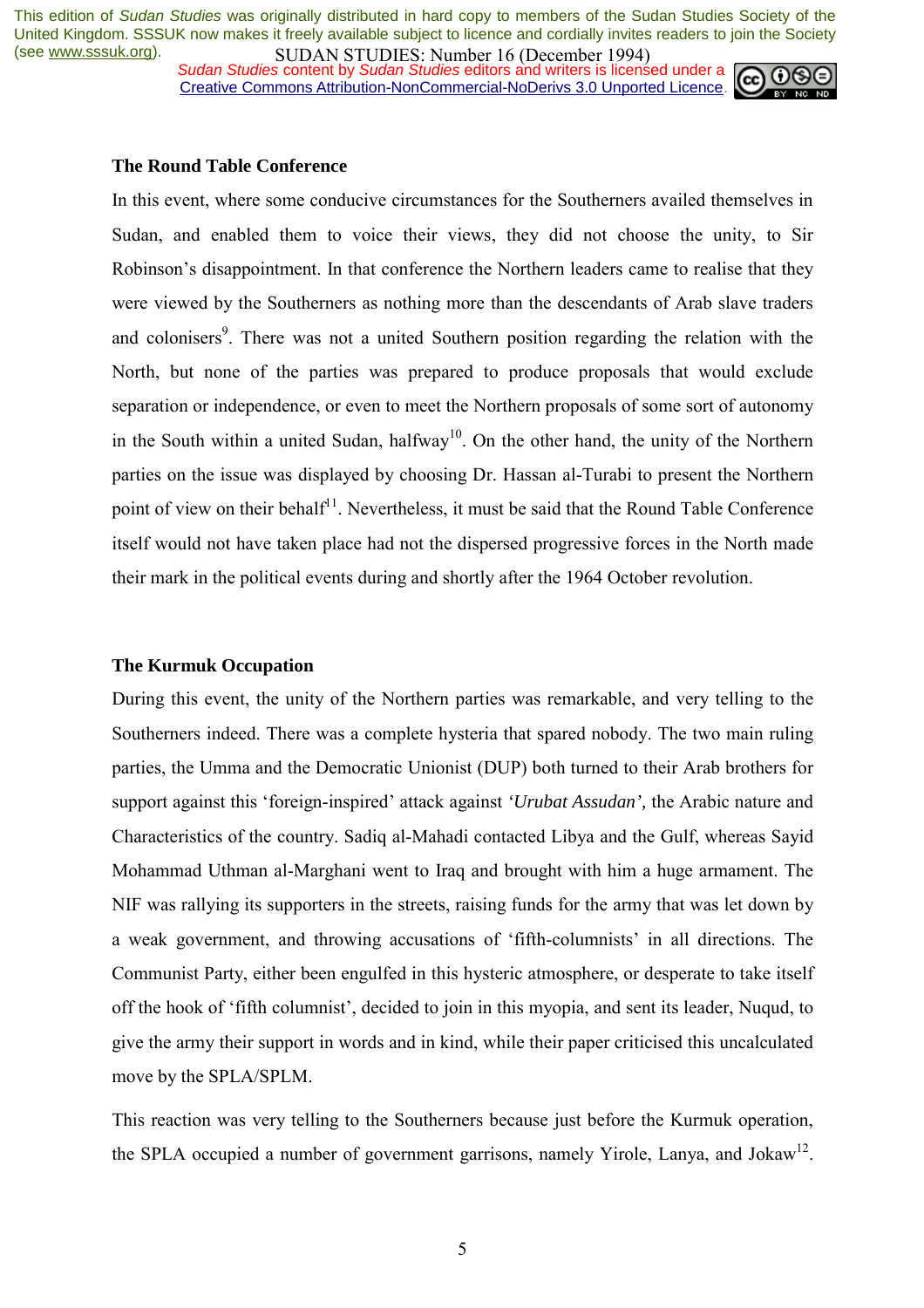*Sudan Studies* content by *Sudan Studies* editors and writers is licensed under a Creative Commons Attribution-NonCommercial-NoDerivs 3.0 Unported Licence.



The last of these was occupied a short time before Kurmuk, but none of them has aroused such reaction. The only explanation that offers itself is that because Kurmuk is part of the North, not the South. Therefore, it is much more dearer to the government than those in the South. A distinction between towns that symbolised a distinction between people. Some towns are more important than others, some people are more precious than others. In the case of Jakow, it is the armyís problem and it was left to it to deal with alone, but in the case of Kurmuk, nay, it is the North's problem, and the North must deal with it. Where does the separatist behaviour and mentality lie then? Whatever might be said about the SPLA occupation of Kurmuk, it essentially reflects the national and unionist, i.e. not regional, and separatist, objectives of the movement. Whereas the Northern parties' reaction, reflects exactly the opposite, and the implied message to the Southerners is that; ëdo not, even in your remotest dreams, contemplate the idea of playing any major role beyond the boundaries of the South'.

#### **Major Developments in the North/South Relations**

Three major developments have left their mark in the North/South relations. The emergence of the SPLAISPLM in the South in March 1983, the NIF coup d'etat in the North in June 1989, and the Washington Declaration in October 1993.

#### **The Emergence of the SPLA/SPLM**

Traditionally, the political and military Southern movements have struggled for selfdetermination from the start. They failed to achieve that mainly because the old World order did not permit it. The inherited boarders of all countries were honoured and protected by the UN, and by the two superpowers. Also the Organisation of African Unity (OUA), by its nature, was not ready to allow such a serious violation to its own objectives to take place and set an alarming precedent in a continent lying in so many time bombs. However, in such a situation, the word 'separatists' became an effective propaganda weapon in the hand of the North against the South<sup>13</sup>. Such weapon was not only used against the real separatists who were seeking an independent state in the South, but also against those who called for federation.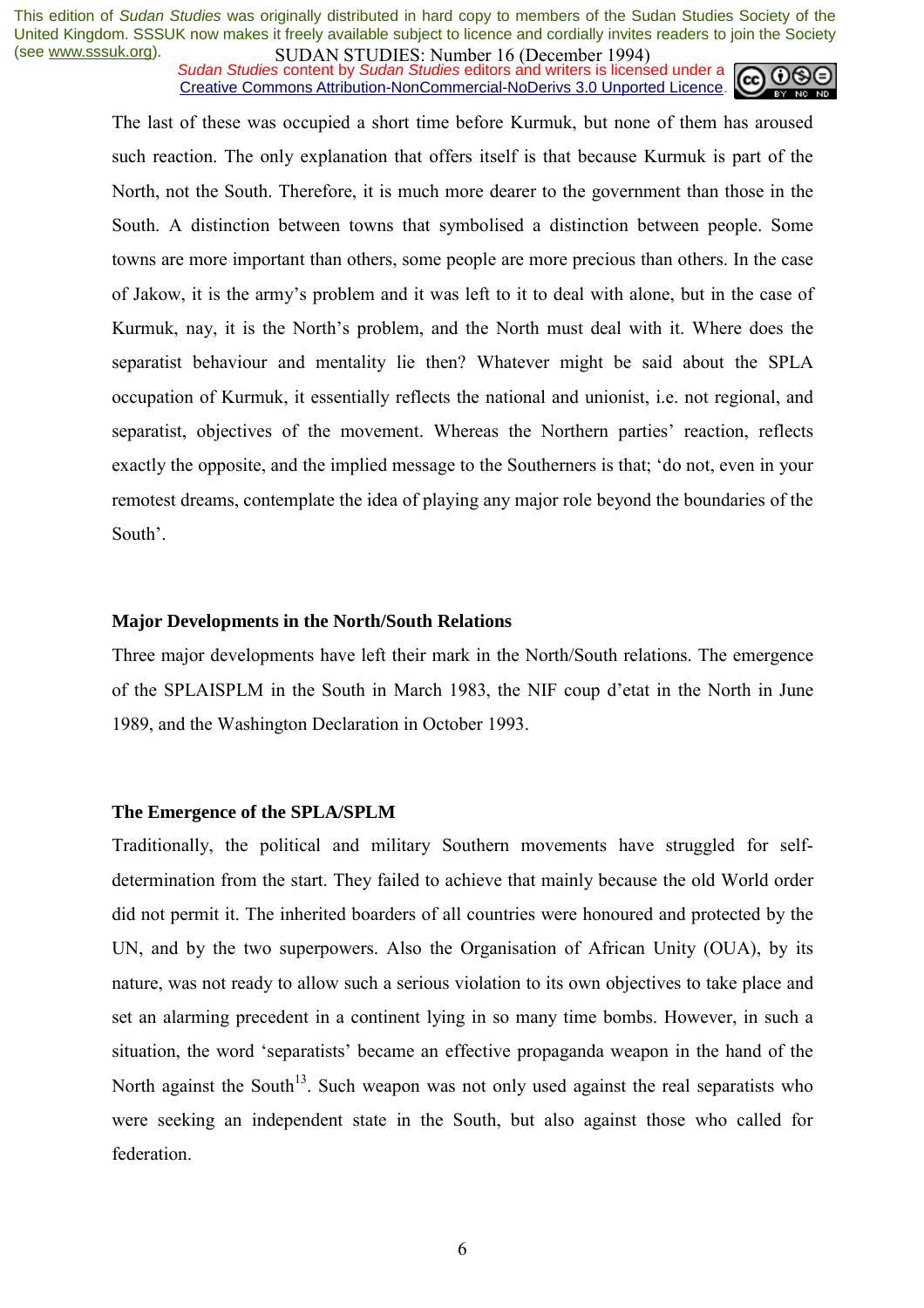**SUDAN STUDIES:** Number to (December 1774)<br>Sudan Studies content by Sudan Studies editors and writers is licensed under a Creative Commons Attribution-NonCommercial-NoDerivs 3.0 Unported Licence.



However, by the appearance of SPLA/SPLM this weapon has lost its efficacy. The new organisation was committed to the 'unity' of Sudan. Not only this, but it fought those who called for the separation of the South within the movement, defeated them completely, and united the whole South behind the 'unity' option. Dubiously enough, despite the significance of the event the North was not enchanted. It is the first time in the history of the conflict that a military and political Southern movement called for the unity of Sudan, and to prove its commitment by fighting for it, yet the North remained cool. Not only this, but questions started to be raised about the movement, ranging from its alleged communist nature, its connections with Israel, to its objectives and slogans. Prominent among these questions is that related to the movement's concept of the liberation of Sudan. The question raised was; from whom did they want to liberate Sudan, with the implication that it was the Northerners that they want to liberate the country from  $14$ .

The negative attitude of the North towards the movement's commitment to the unity of the country says a great deal against the political sagacity of the North, but has an important result. The North was now stripped from all its masks, and its real intentions stood naked, and the hollowness of its 'unity' cries was clear enough, even to the blindest eye. From the Southern point of view, it was obvious that it was a special kind of 'unity' that the North was after, a unity through subjection. A unity which is created by "the spread of Arabic and Islam in the South" as Sadiq al-Mahadi has perceived<sup>15</sup>.

The contribution of the SPLAISPLM to the political life in Sudan is multi-faceted, and is yet to be objectively looked into by the neutral Northern elites. The ideas they held, the ideal they cherished about the future of Sudan, the deep understanding of the country's problems, the accurate analysis they applied regarding the political situation in every major turn of events in the country, the logical conclusions they arrived at, the practical and innovative solutions they proposed, the consistency they maintained in their position, all that is just unique to them. But, as far as the North is concerned, significant among the contribution of the SPLA/SPLM is the quality of leadership it presented. A new breed of Southern leaders that the traditional North would never want to see, or deal with; self-assertive, self-assured, and above all immune to political bribery, the only game that the North is good at. However John Garang might be seen in the South, to the Northern eye, he is not just another Southerner, one of those spineless creatures Khartoum is used to and happy to nurture and embrace though with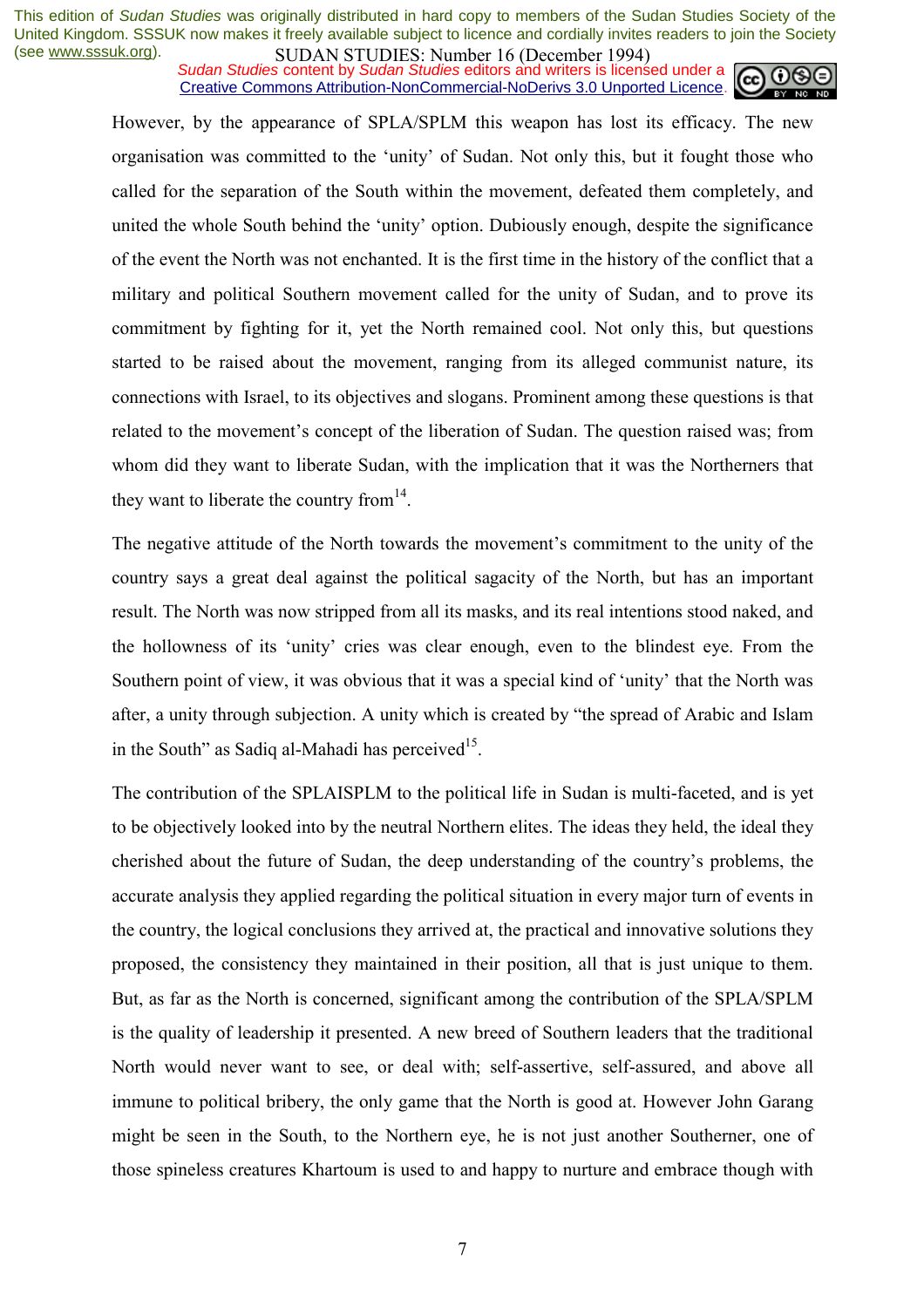*Sudan Studies* content by *Sudan Studies* editors and writers is licensed under a Creative Commons Attribution-NonCommercial-NoDerivs 3.0 Unported Licence.



contempt. Not one of those opportunists, who are ready to sell their cause and people for the mere sight of a ministerial job, and a house in Khartoum. On the contrary, he rejected with dignity the biggest bribe ever to be given to a Southerner by a ruler in the North, namely Nimeiri. He is the first Southerner that dared to declare that if we were to remain one nation, he would not content himself with the position of second best in his own country. He is the first Southerner to act as a Sudanese whose concern extends from Haifa to Nimule, in the same footing as any Northern politician<sup>16</sup>. And on top of that he is an intellectual leader who has courage and vision in an arena infested with thoughtless and aimless politicians.

In the prime of his movement (1985-1989), John Garang's dealings with the successive governments in Khartoum illustrates the general contrast characteristic of the times: while these governments were feeble, incompetent, run by committed-to-nothing self-seekers, and totally without any policy beyond that of momentary expedients, his movement was vigorous, able, and guided by men who have a cause and enlightened by the movement's high objectives, and with a policy so far-sighted that, when the North was finally able to appreciate, it was about to bring victory and real unity to all the Sudanese. This opportunity was lost, and the responsibility of that loss lies squarely on Sadiq al-Mahadi's shoulders. Hadn't it been for his mediocracy and dodgery, the momentum created by the Sudan Peace Initiative would have drifted the NIF like the froth in front of the flood, and would not have given them the amble time they needed to carry out their plot to assassinate liberty and tolerance in Sudan.

The second major development in the North/South conflict was brought in by the success of the NIF to usurp the political power in Khartoum, and to maintain it till the present day. The impact of this unfortunate incident on the problem is that it displayed the Northern scheme for the South in its extremest, and crudest form: total denial of rights and worth, together with the widest and gravest use of violence under the banners of Islamic Jihad. Cruel as they may be in the North, in the South the NIF's cruelty was beyond words description. It is a kind of jihad that is unrestrained by any heavenly, or worldly laws or conventions. "It is as if, in accordance with a general decree, frenzy has openly been let loose for the committing of all crimes<sup> $17$ </sup> if one may borrow Grotius' words describing the religious wars of Europe in the sixteenth century.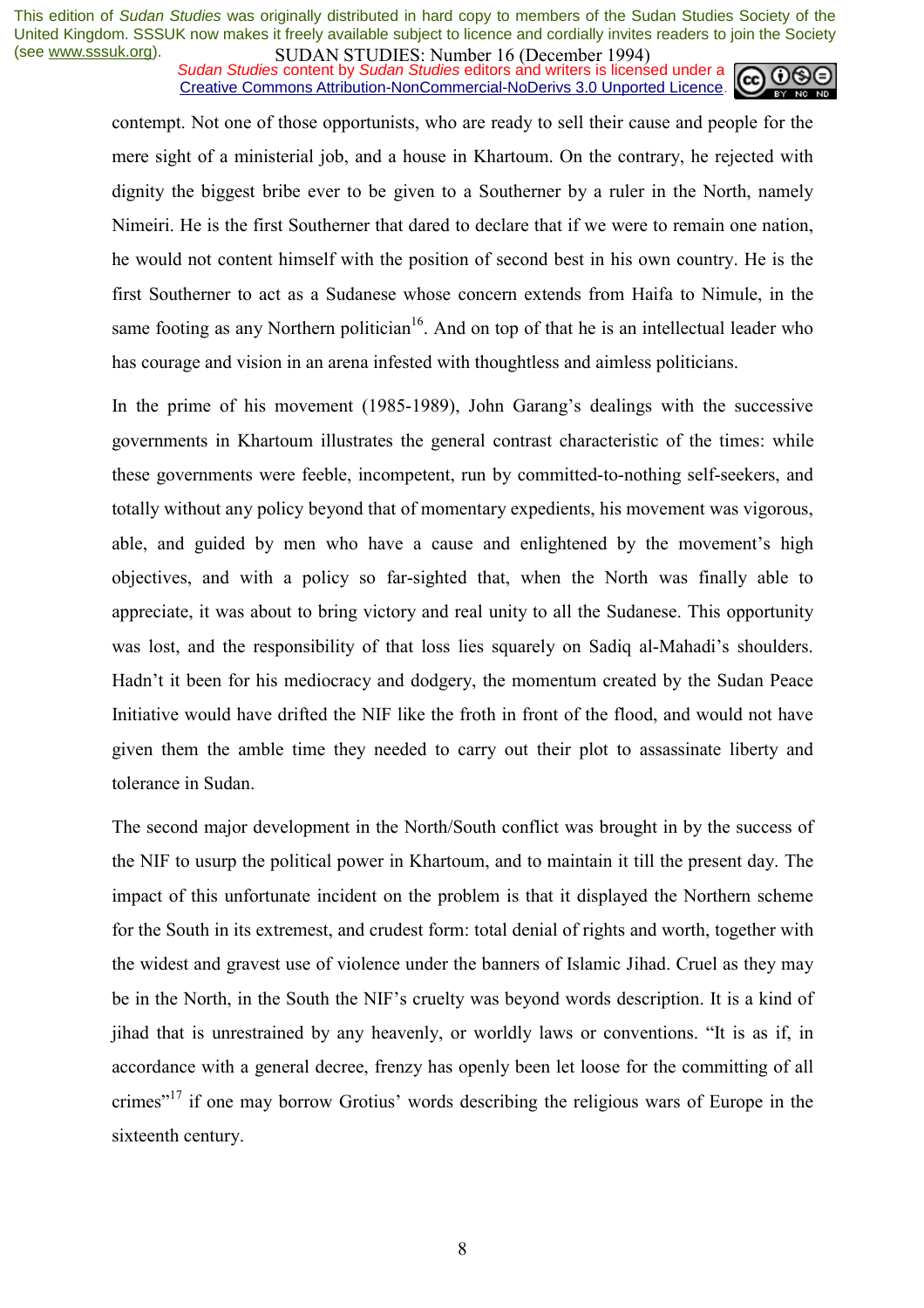*Sudan Studies* content by *Sudan Studies* editors and writers is licensed under a Creative Commons Attribution-NonCommercial-NoDerivs 3.0 Unported Licence.



These crimes committed by the NIF, along with their firm control on the government, and the failure of the Northern opposition to pose any real challenge to them, has created a new reality which required a new thinking in the South. Also the collapse and disintegration of the Soviet Union and the whole eastern block resulted in a new world order in which redrawing of boarders became a solution to many ethnical problems. And even closer to home, such policy was adopted in the horn of Africa to put an end to the Ethiopian/Eritrean problem. As a result of all these internal and external factors, the hopes of embodying a united Sudan faded again in the South, and with them the idea of self-determination resurfaced.

The third major development in the problem is the Washington Declaration which marked the SPLA/SPLM new approach to the problem. In the first point of that declaration the two factions of the Southern movement SPLA/SPLM and SPLM-United agreed on the right of self-determination for the people of Sudan. In the third point they agreed to set an agenda for peace, reconciliation, unity, and democracy. In the seventh point they agreed to oppose the policies of the NIF government in Khartoum, and other subsequent regimes that deny the right of self-determination of the people of Southern Sudan, Nuba mountains, and other marginalised areas $18$ .

While the first point of the declaration signifies a major departure of the SPLA/SPLM from its traditional line of policy, the second two points contain their original ideas. For them the possibilities of building a new Sudan, based on unity and democracy, though look slim in the near future, are still there, and could be realised whenever conducive circumstances avail themselves. It is clear to me that their approach to the 'unity' of the Sudan, unlike the Northern parties, is not based on mere sentiments, but rather on realistic thinking; that a country based on healthy unity is for the common good of all its people, North, South, West and East.

Now let us look at the North's reaction to the declaration. Of course the NIF reacted through its government in a predictable hostile manner. To them the whole affair was an American plot against Islam. The American government wanted to unite the rival rebel forces in order to bring about the overthrow of their regime, and to separate the South from the North $^{19}$ . In their talk of separation of the South they paid no heed to their paradoxical position in collaborating with the faction of rebels that calls for separation against the other faction that calls for the unity of the country. Actually the NIF needs neither of them, and aims to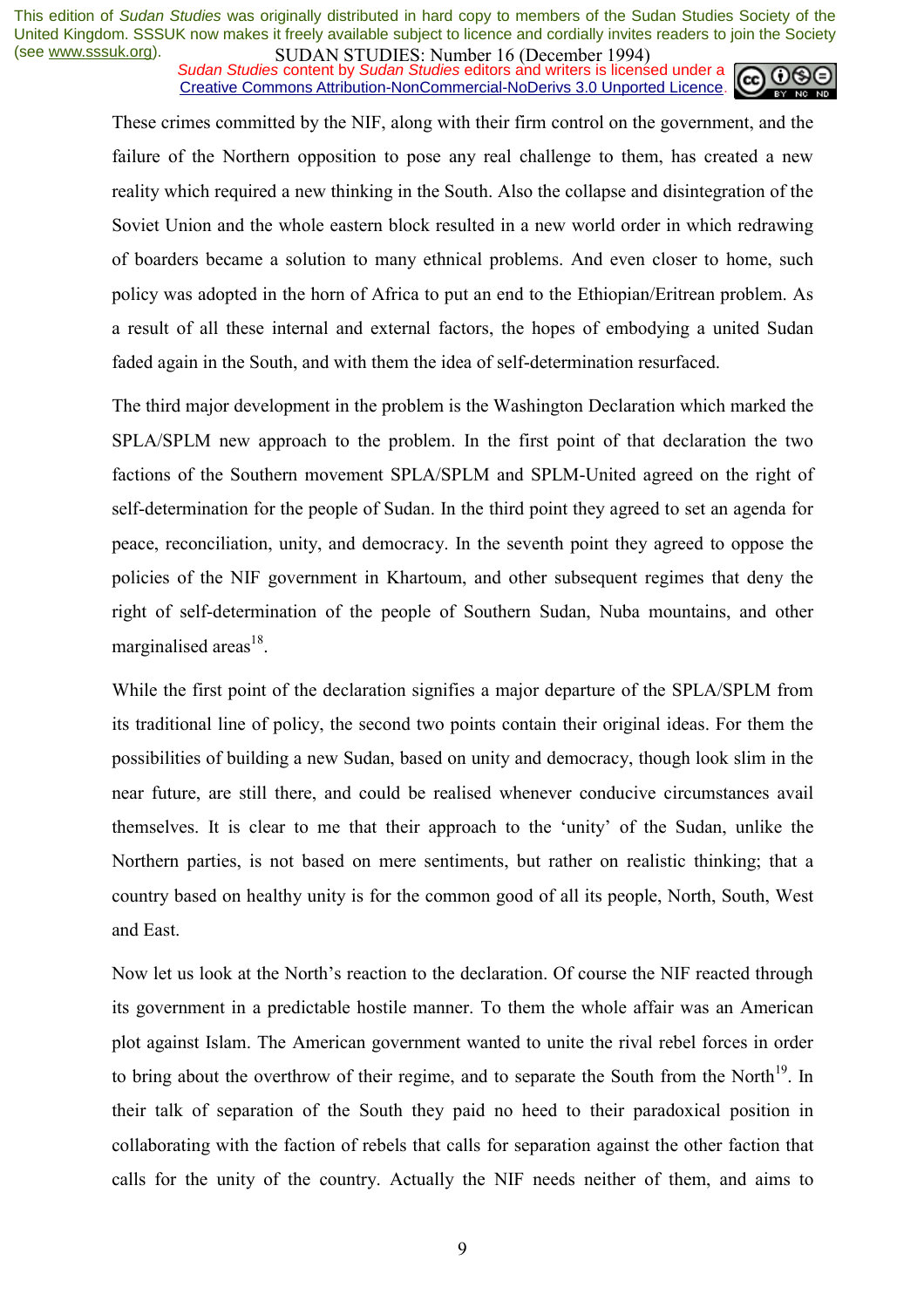*Sudan Studies* content by *Sudan Studies* editors and writers is licensed under a Creative Commons Attribution-NonCommercial-NoDerivs 3.0 Unported Licence.



manipulate their differences by using SPLM-United against the SPLM main stream, in order to weaken them both, and to eliminate them together in the end.

The DUP rejected the declaration, because, as a unionist party they believe in unity. In their own words they "uphold the unity of the Sudanese land and people, and will not accept the carving-up of our country and people under unnatural circumstances such as those imposed by the al-Turabi dictatorial Front<sup>320</sup>. The only way, they see, to solve the problem, is "firstly to rid the country of this dictatorial regime, and then to hold a national constitutional conference....

The Umma party registered its reservations about the declaration. While they accept it in principle as a democratic right to which the South, and all other relevant areas, are entitled, they see the restoration of democracy in the country as the only prerequisite for this principle to be exercised. The current conditions in Sudan are unnatural, and no self-determination under them will make sense. To quote them, "Self-determination must be conducted under conditions of national legality and legitimacy", and preceded by a transitional period during which many relevant issues must be addressed. In the end of this transitional period a referendum shall be held to allow Southerners to decide between a 'New Just Sudan', or 'Separation'. And they add that they will honour the democratic choice of the Southerners, if they choose to secede<sup>21</sup>.

The response of the Communist party is almost identical to that of the Umma party. They accept the right to self-determination in principle. But if the Southerners are to practice this right under the present conditions, it is obvious that they will choose separation. This, accordingly, will be unfair for those who call for the unity of the country. The solution, then, is first, to bring down the NIF government, and second, to establish the conditions for a fair game to both those who want unity and those who want separation to campaign, and persuade the people for their causes. They warn that separation of the South under the current situation, will not solve the problems of Sudan, will not bring stability to the South, and more importantly will not put an end to the ethnical and religious conflicts, and will open the door wide for external interference $^{22}$ .

There are some points to be observed in the position of these parties regarding this issue. First, all of them maintained their traditional commitment to the unity of Sudan, with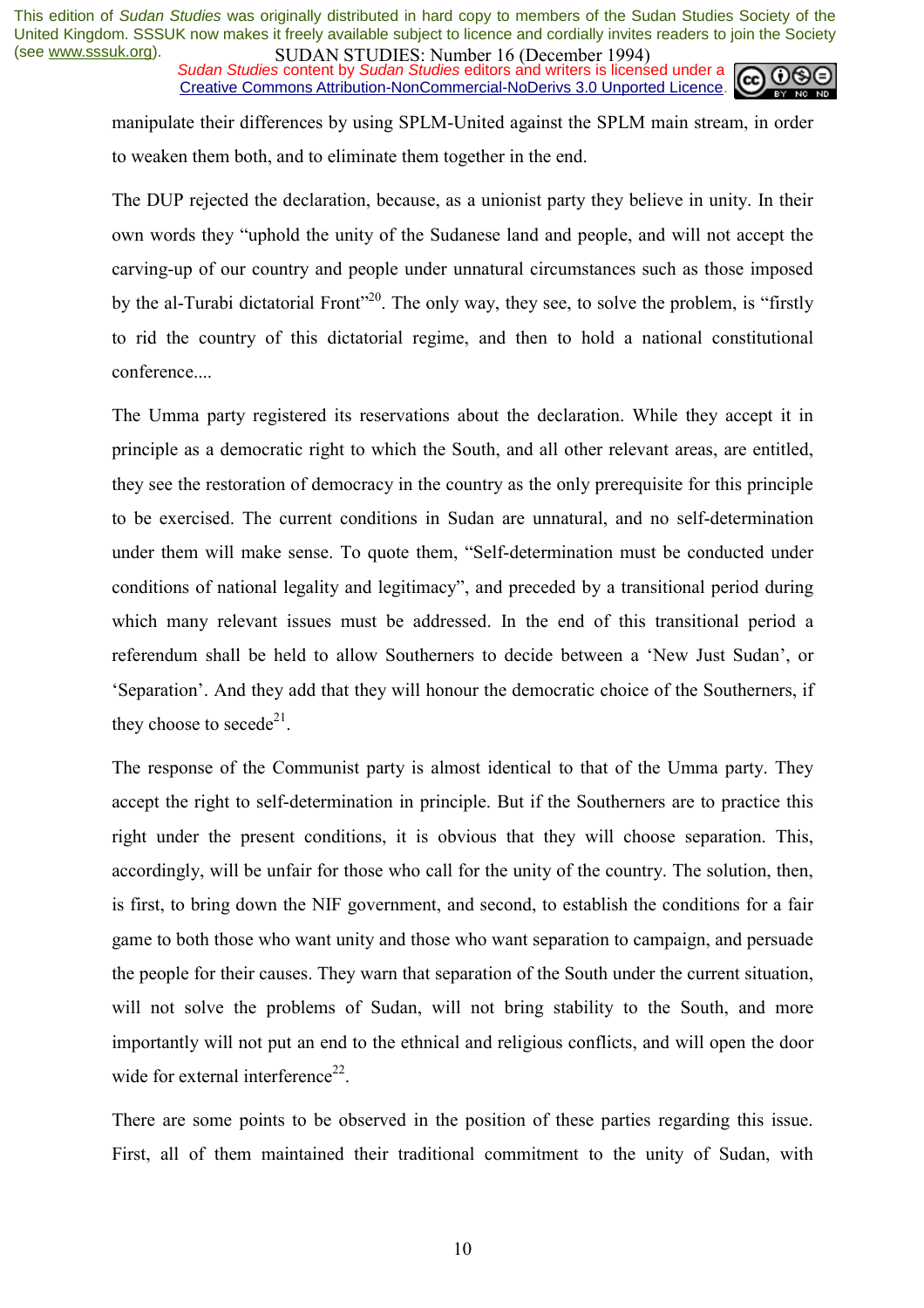*Sudan Studies* content by *Sudan Studies* editors and writers is licensed under a Creative Commons Attribution-NonCommercial-NoDerivs 3.0 Unported Licence.



differences among them in that. For the Umma and the Communist parties, unity through democratic means, and for the DUP, presumably, unity by all means. Second, the position of the Umma and the Communist parties marks an important change of policy; it is for the first time since independence, that a Northern party declares that it does not mind if the South has chosen to go its own way. If we compare the new position of these two parties with their position in the Round Table conference in 1965, in which they set the limits for any agreement reached with the Southerners, to be "within a united Sudan, and should in no way generate separatist forces<sup> $23$ </sup>, we see how important this step is, and how costly and slow their process of learning is. The scheme that SANU and the Southern Front presented in that conference called for a referendum in the South supervised by African observers to ascertain what the majority of the Southerners wanted as between federation, unity with the North, or separation. "The scheme was rejected by the Northern parties on grounds that it amounted to self-determination<sup>"24</sup>.

Third, neither the Umma, nor the Communist party has actually addressed the real reasons that forced the SPLA/SPLM to adopt the new policy of self-determination. Consequently, no body asked or answered the question of what should the Southerners do if the NIF was to remain in power for the next ten, fifteen, or twenty years, especially in the current absence of any serious challenge to them? It is as if the implied message of these parties to the Southerners is that; 'we want you to carry on fighting under the 'unity' banner, whatever that takes you, any way you have been fighting for thirty years, why not carry on in the same manner till we succeed to overthrow this regime'. If the Southerners ask what for? the answer is because when we restore democracy you can freely choose whether you want to remain with us or go your own way. If they ask what is the difference then, if we are to choose why not now? The answer is that because we like you to stay with us, and under democracy you may choose that.

I think this position is neither logical, nor reasonable. It is clear that these parties found themselves in an embarrassing situation. On the one hand they acknowledge that the feelings of separation have grown fast in the South, and that the SPLA/SPLM must accommodate for these feelings in its programme of action unless it wants to commit suicide. On the other hand, being entrapped in their old sentiments about the unity of Sudan, it is impossible for them to give their consent to any action that may lead to separation.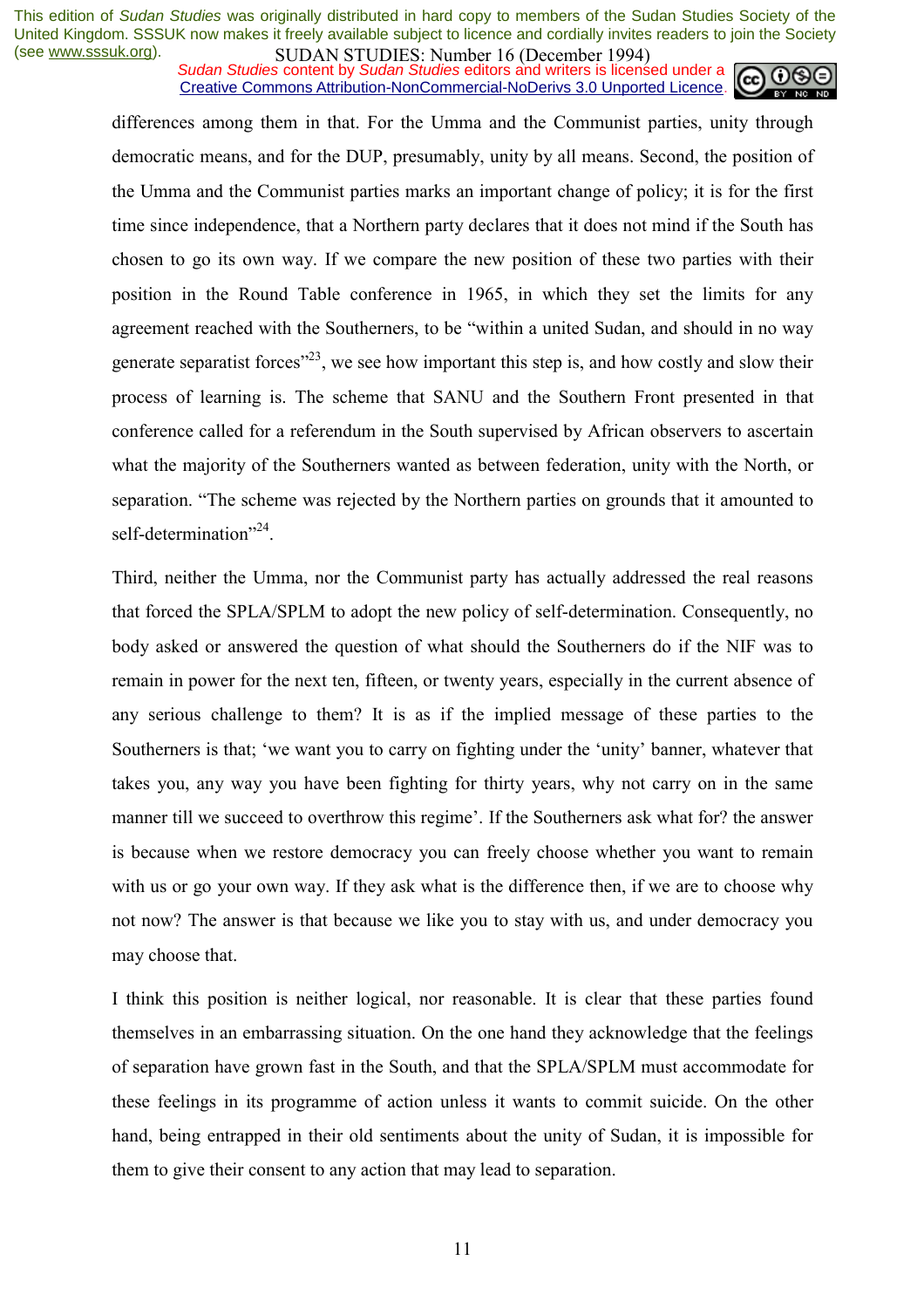**SUDAN STUDIES** NUTTUBED IN *DECEMBENT* SUDAN STUDIES in **Sudan Studies** editors and writers is licensed under a Creative Commons Attribution-NonCommercial-NoDerivs 3.0 Unported Licence.



Thus, the most convenient way out of this dilemma is to accept and reject the declaration at the same time, that is to accept it in principle and reject it under the current situation. By accepting it in principle, they show their democratic nature, to the Southerners, and to the out side world. By rejecting it, 'under the present circumstances', they maintain their traditional position towards the unity of the country before themselves, their supporters and the Northern public opinion at large. Also by adopting this position, they protect themselves from the potential accusation of treason by the NIF propaganda machine. So, these are the benefits of saying much without saying anything. If the unity of Sudan is going to be determined democratically, this can happen in any time there is democracy in both the South and the North. More importantly, if the unity of Sudan is necessary for the common good of its people, it will ultimately happen, even if the South is to secede tomorrow. The DUP is more logical, with itself, than the former parties, in its outright rejection of the declaration, and in its emphasis on the unity of Sudan, in all circumstances, though they look irrelevant.

The logical conclusion that the new position of the Umma and the Communist parties leads to, and from which both of them fall short is: First, to strengthen the position of the SPLA/SPLM because: a/ it meets with them in perceiving the unity of Sudan as necessary for the common good of the Sudanese; b/ it managed to include the agenda of unity and democracy in the declaration; c/ it was driven to its new policy by necessity, and necessity knows no laws.

Second, following from that, the issue of self-determination should be open to the Southerners unconditionally, i.e. prior and posterior to the overthrow of the NIF government. This is because; a/ the Southerners have endured unspeakable sufferings, and spilt a lot of blood, both before and under the NIF regime, and they have every right to try to put an end to that. b/ These parties actually did little, if any, to weaken the NIF grip on power, so the least that they can do is to display some sensitivity towards the Southerners' calamity, and this is only possible by accepting the declaration unconditionally. c/ If the regional and international conditions become ripe for the realisation of self-determination in the South, nothing can prevent it. If this happens it is better to put emphasis on and support the third point of the declaration which commits the Southerners, to the unity and democracy, which means in this case, that the door must remain open for the reconsideration of the situation in the future when democracy is restored in the North. On the whole, I do not think one can combine the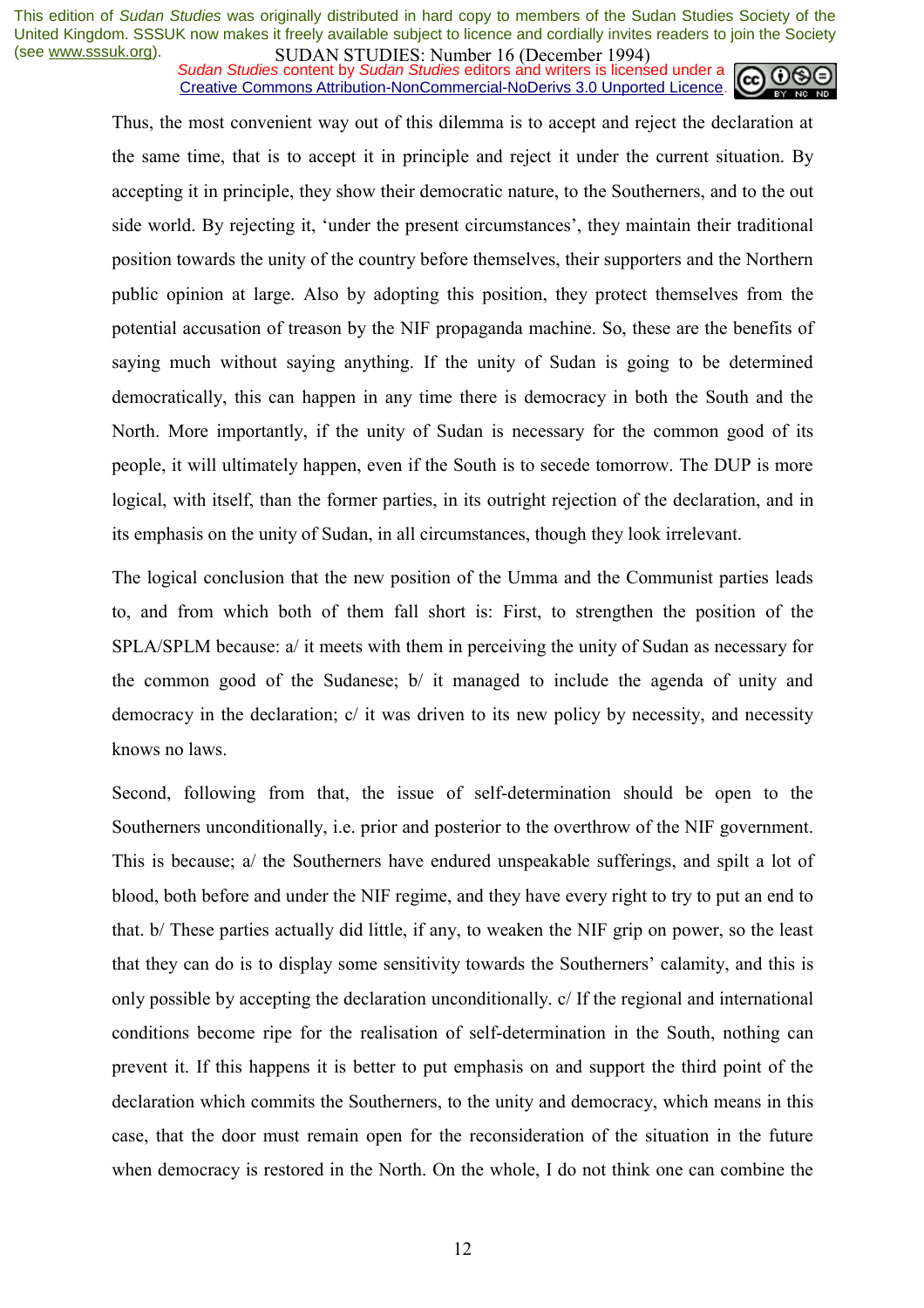*Sudan Studies* content by *Sudan Studies* editors and writers is licensed under a Creative Commons Attribution-NonCommercial-NoDerivs 3.0 Unported Licence.



acceptance of self-determination as a democratic and human right on the one hand, with conditions that prevent the people from exercising it on the other hand, and at the same time remains consistent.

Also, a word must be said on the proposition, held by many Northerners, that the separation will not bring stability to the South, and that war will continue in it on tribal basis this time. Regardless the unpleasant paternalistic attitude that this proposition reflects, it lacks internal logic. It is as if we ask Southerners, to protect themselves against polecats and foxes, but be content, and think it safe to be devoured by lions. And in the end, even if this prophesy proves to be true, it is a Southern problem, and should be left to the Southerners to deal with. It will serve the North a great deal if it concerns itself with its own problems instead of hiding behind the South.

Finally, I don't think the question facing us now is: should or should not Sudan be united? Of course the obvious answer to most of the Northerners is yes, and to most of the Southerners is no. I think we have to ask a number of questions and to answer them all negatively, and to start working from the final answer upwards. The first question is: will Sudan remain united? the answer is no. The second question; can we do anything to prevent the separation of the South? the answer is also no. The third question what do the advocates of the unity in the North do in order to keep their objective alive? The answer is to work positively and seriously for the liberation of the country from the NIF. Southerners are already fighting in the South, and Northerners have to start fighting in the North. When people fight together, and bear equal share of the burden, they establish the way to unity by their blood and sacrifices. Otherwise, it is better for both the North and the South to go their separate ways now and to spare themselves more undesired grievances.

#### Albaqir A. Mukhtar

### References

- 1. Trimingham, J. S., The Christian Church in Post-war Sudan, London, 1949, p.32
- 2. Khalid, M., The Government They Deserve: The Role of the Elite in Sudan's Political Evolution, London, 1990.
- 3. Abu Saleem, M. I., Manshuratil Mahadiyah, and also see al-Sawi, A. Jadein, M. al-Thawratil Mahdiyah fil Sudan, 1990, pp.34.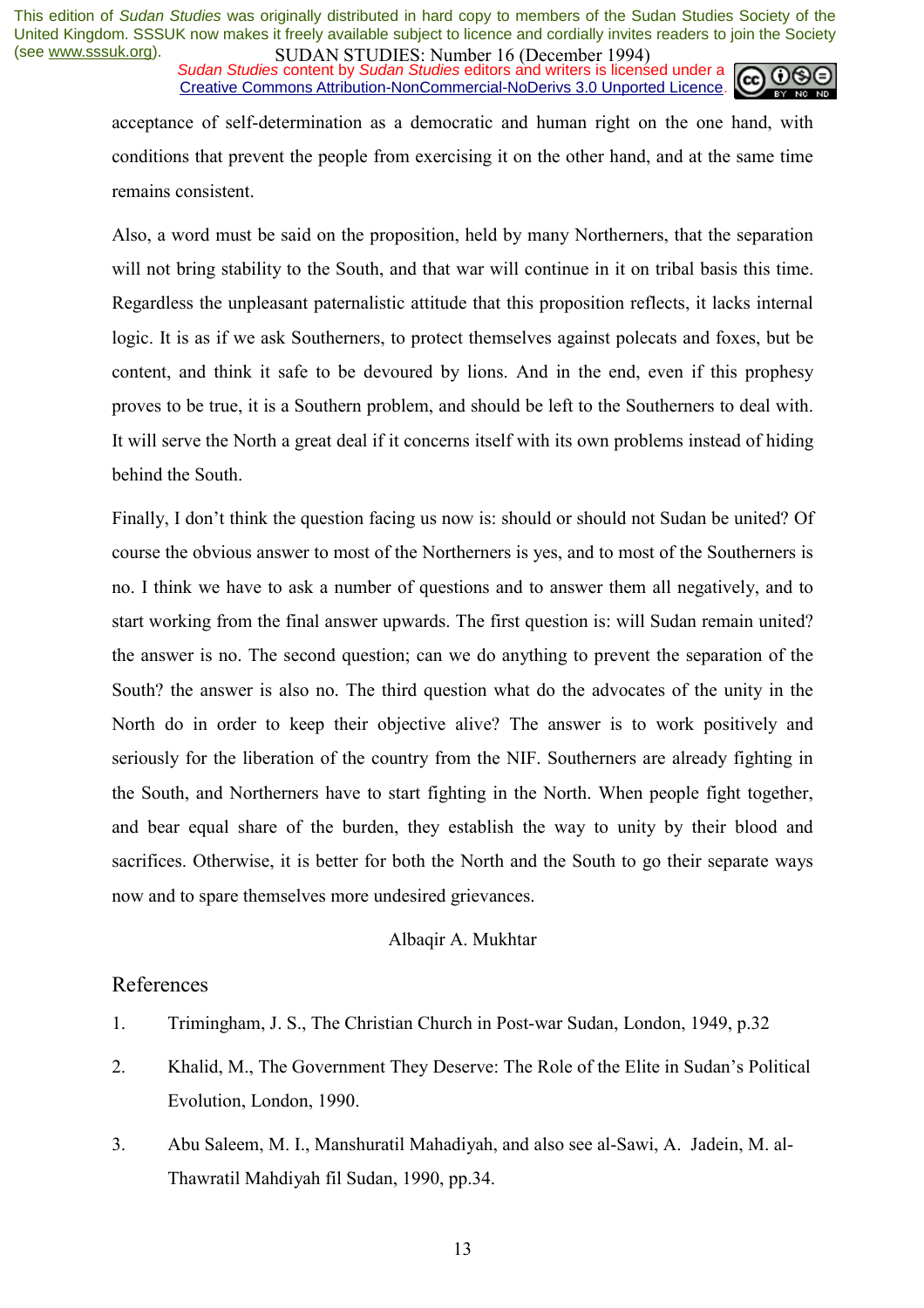*Sudan Studies* content by *Sudan Studies* editors and writers is licensed under a Creative Commons Attribution-NonCommercial-NoDerivs 3.0 Unported Licence.

- 4. al-Wasat, issue No. 107, February, 1994, and also, Sudan Democratic Gazette, issue No. 46, March 1994.
- 5. Khalid, M. (ed.), John Garang Speaks, London. 1987.
- 6. Beshir, M. Omer, The Southern Sudan: Background to Conflict, London 1968.
- 7. ibid
- 8. Khalid, M. ibid.
- 10 ibid.
- 11 Beshir ibid.
- 12 Khalid, M. ibid.
- 13 Beshir, M. Omer, ibid.
- 14 Khalid, M (ed.) ibid.
- 15 al-Mabdi, al-Sadiq, Masaílat Janoubal Sudan, Khartoum, 1964, pp.29-51.
- 16 Khalid, M. (ed.). ibid.
- 17 Grotius, Hugo, On the Law of War and Peace, trans. Francis W. Kelsey et al., Oxford, 1925.
- 18 The Washington Declaration
- 19 Sudan Democratic Gazette (newsletter) issue No. 42, November, 1993.
- 20 Democratic Unionist Party DUP (Sudan), Speech by Mohamed Othman al Mirghani, Leader of the DUP in the House of Lords, Rights and Justice Meeting on Sudan, London, 16th February, 1994.
- 21 Umma Party, (Sudan) Speech in the House of Lords, Rights and Justice Meeting on Sudan, London, 16th February, 1994.
- 22 The Communist Party, Qadayah Sudaniyah, article on Self-Determination, issue No.3, February, 1994.
- 23 Beshir, M. Omer, ibid.
- 24 ibid.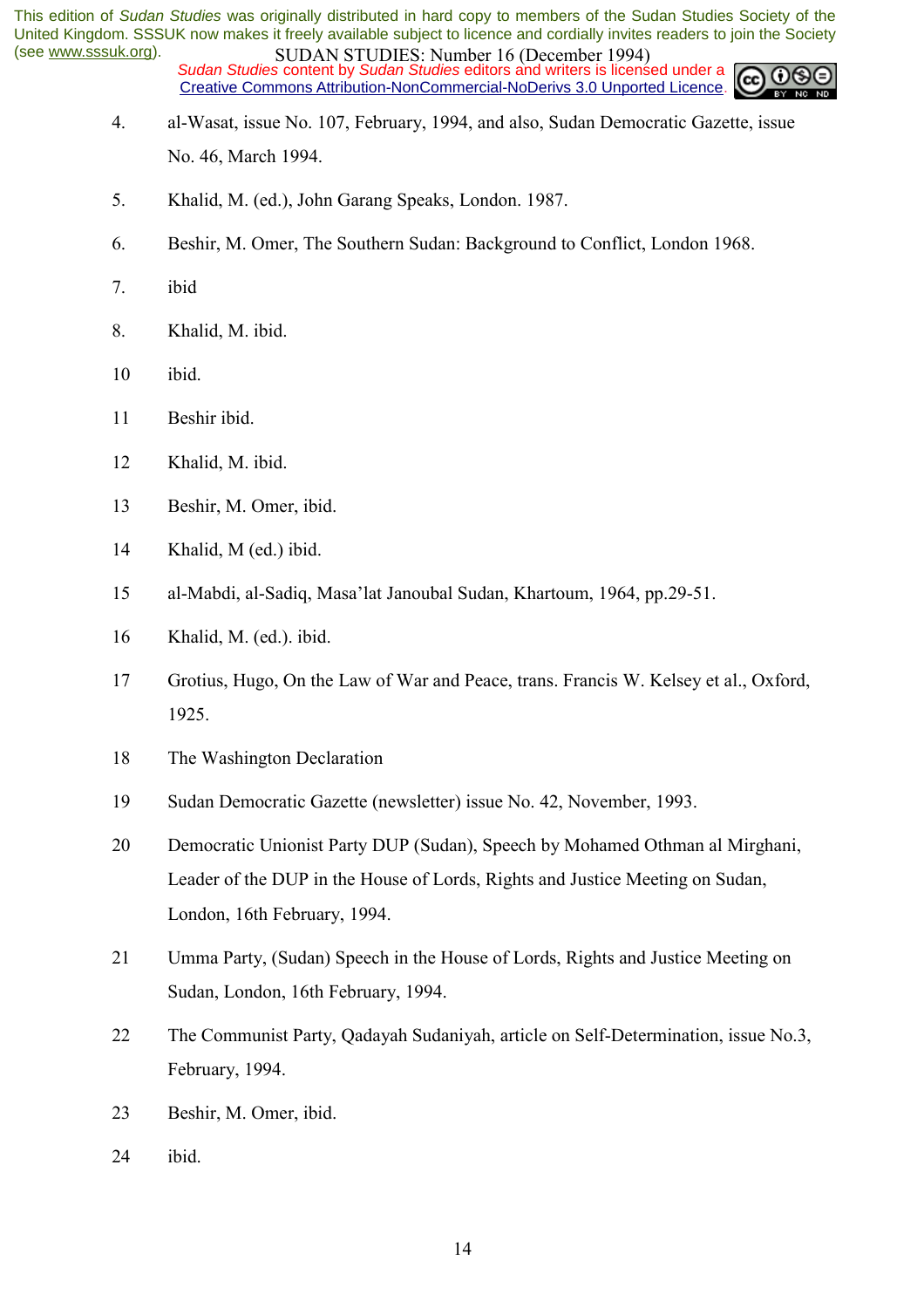*Sudan Studies* content by *Sudan Studies* editors and writers is licensed under a Creative Commons Attribution-NonCommercial-NoDerivs 3.0 Unported Licence.



## **THIRD INTERNATIONAL MEETING OF SUDAN**

### **STUDIES ASSOCIATIONS**

### **-1994-**

### **April 20-23**

### **Boston, Massachusetts**

The Third International Conference of Sudan Studies Associations was held in Boston earlier this year in April. There had been a splendid response from Sudanists around the world, which resulted in about 100 papers and 25 panels being available for the participants.

The theme of the meeting was 'The Sudan: History, Polity and Identity in a time of crisis'. It is impossible, especially for an ecologist not well versed in the political and social sciences, to summarise in a precise manner, the many and varied strands of all the papers. The panels ranged from such topics as Sudanese Antiquity, Refugee Issues, Language and Linguistics, Colonial History through to Health and Environmental Issues. This report highlights a number of personal impressions gained through attending the meeting along with a number of other members of SSSUK.

Even before the start of the meeting a number of logistical problems arose. For example, Dr Anisa Dani had great trouble in obtaining her visa from the American Embassy on time. Two faxes from the Chairman of SSSUK made no impression what so ever. In the end, through the good offices of the International Department of Manchester University and their efforts with the Embassy she just managed to catch the flight from Manchester. We were then delayed in Amsterdam for three hours with hydraulic problems in the plane. However, we made the conference opening with 30 minutes to spare after a rapid taxi journey through the rush hour in down town Boston.

After the formal opening, the first evening set the scene for the rest of the conference. A number of additional events had been organised outside the formal panel sessions. The first of these events was a Sudan exhibit at the National Centre of Afro-American Artists. A number of paintings by the Sudanese Artist, Rashid Diab (Madrid) were on display along with an exhibition on the War in the Sudan: Relics of the Mahdist Era 1883-1889. We also had an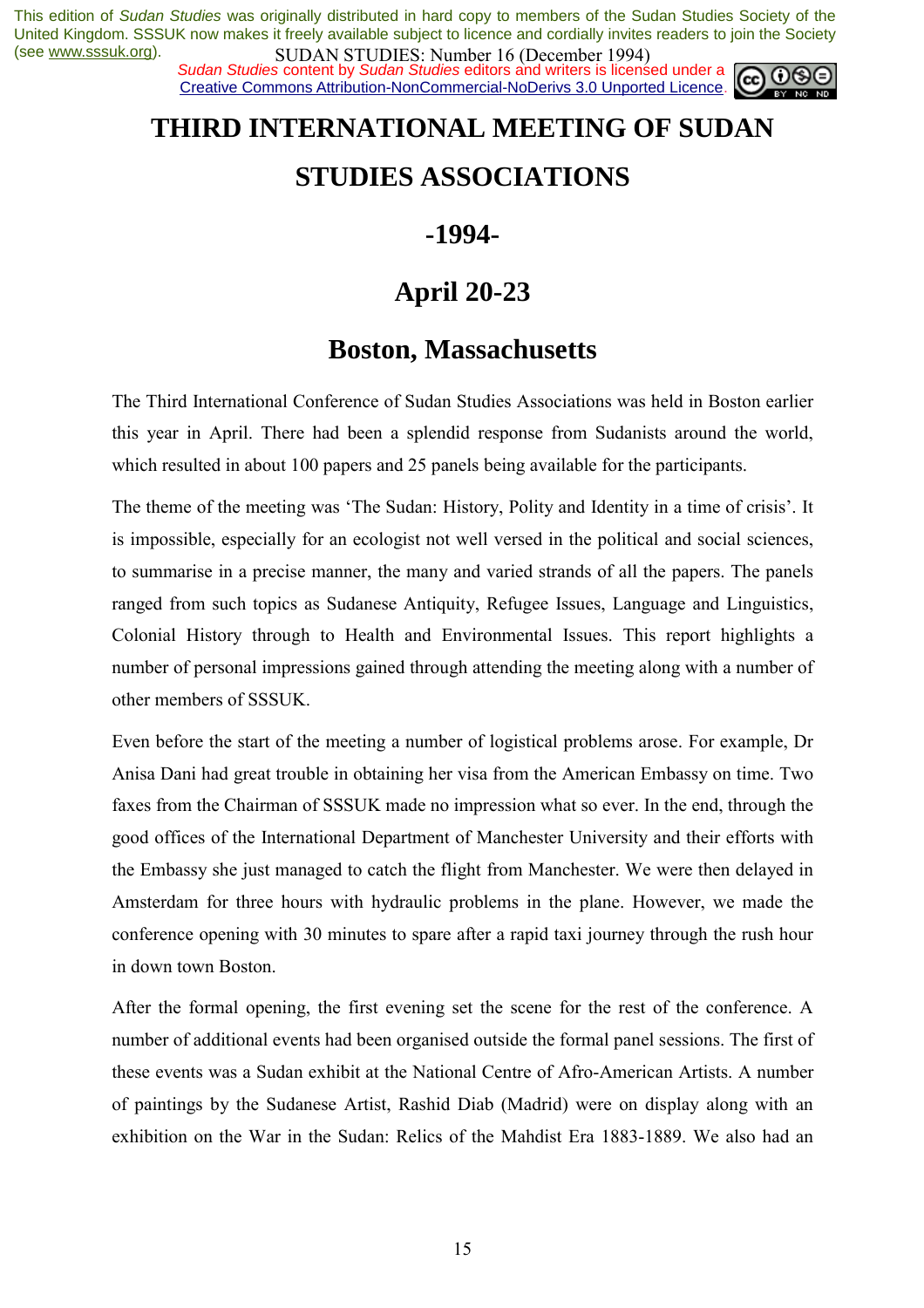*Sudan Studies* content by *Sudan Studies* editors and writers is licensed under a Creative Commons Attribution-NonCommercial-NoDerivs 3.0 Unported Licence.



interesting preview of a model of Aspelta's Tomb. The Director, E. B. Gaither made us all most welcome.

The programme started in true American style at 8:30 am the next day, Thursday with three panels running concurrently. At one of these panels, two papers were presented by Jane Hogan and Leslie Forbes on the Sudan Archive, University of Durham. Both the overview by Jane and all the material visually presented on slides by Leslie were very well received.

There was no relaxation even at lunch time with Dr Mahasin Abdel Gadir Al-Safi, Director, Institute of African and Asian Studies, University of Khartoum presenting a luncheon paper on Current Research in the Sudan.

Three panels on Thursday afternoon on Colonial History, Language and linguistics in the Sudan and Non-Arab Peoples of the Sudan completed the papers for the day.

Traditionally, at Boston University, there are a series of Distinguished Lectures throughout the year. This year the Bradford Morse Distinguished Lecture was given by the famous Sudanese novelist, Tayib Salih on the Thursday evening. It was a brilliant lecture which captivated a wide audience.

One of the first panels on Friday morning covered Sudanese Health and Environmental Issues. Jack Davies presented a joint paper on ëHistorical Changes in the Flood Hazard at Khartoum: Lessons and Warnings for the future'. 'Sudan Ups and Downs: An Ecological

Perspective' was given by Dr N Hussein from the University of Durham and Juba. It was most enjoyable meeting an old friend, Dr Salah Hakim, formerly from the Institute of Environmental Studies, University of Khartoum, who is currently working at the Smithsonian Institution, Washington, D.C. He gave a concise overview of current environmental problems in Sudan.

There were more sessions on Colonial History and Sudanese Antiquity as well as a panel on Women's Strategies for Survival in the Sudan.

The Boston Museum of Fine Arts had organised a special tour and reception at their Nubia Exhibit for conference members. This enjoyable tour and reception at 5.00 pm was the start of a busy evening. A banquet followed at 7.30 pm with the Guest Speaker, Bona Malwal, Sudan Democratic Gazette in London giving an intense and memorable speech on 'Self-Determination is not Incompatible with Unity'. The evening finished with a Business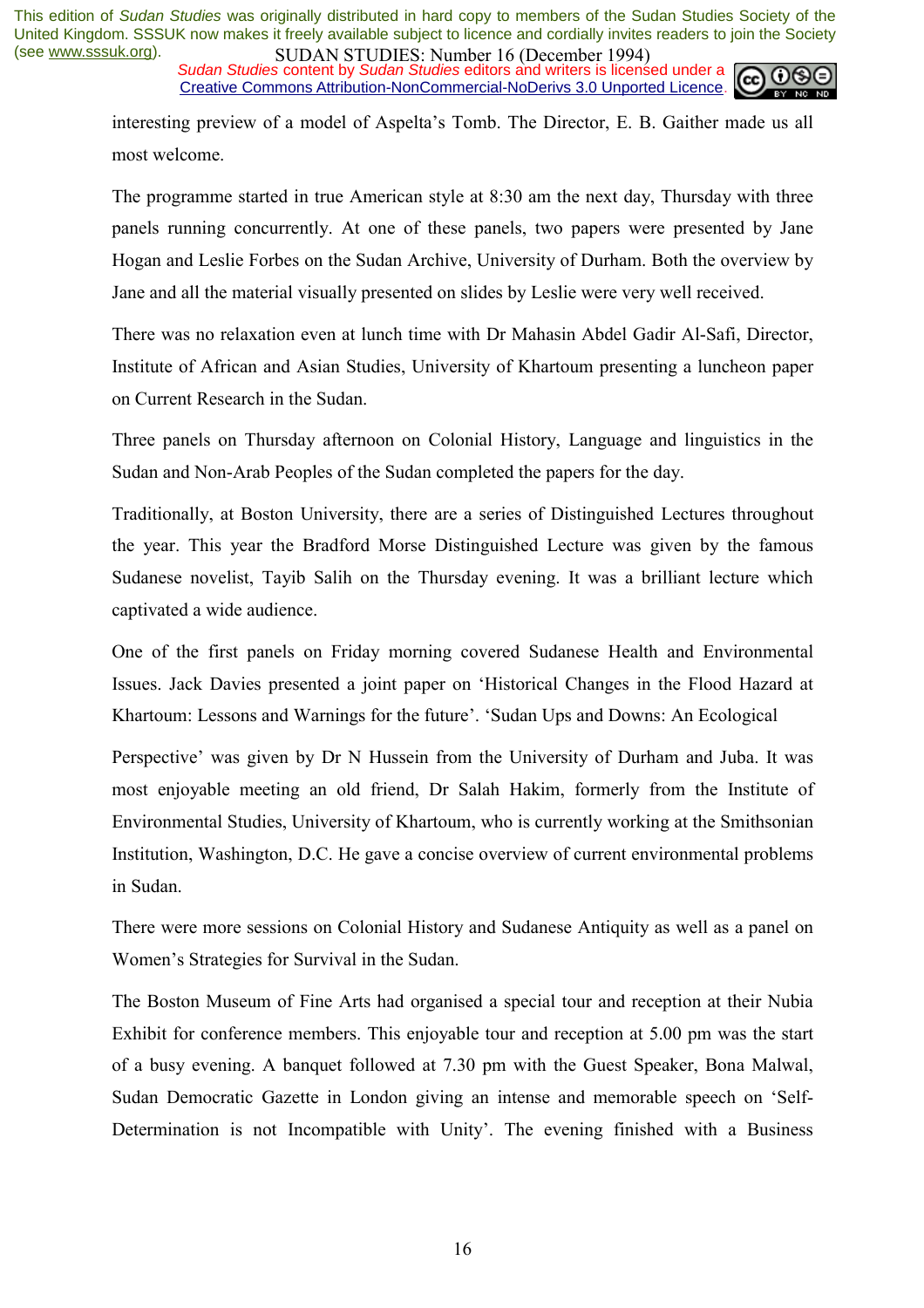*Sudan Studies* content by *Sudan Studies* editors and writers is licensed under a Creative Commons Attribution-NonCommercial-NoDerivs 3.0 Unported Licence.



Meeting of Associations of Sudan Studies: SSA, SSSUK and IAAS/U of K. It was still in session when the SSSUK contingent retired just before midnight.

Another full day on Saturday brought panels on Southern Sudan, Sudan and its Neighbours, the Sudan and its Survival as a Nation, Sudan since Independence and International Perspectives on the Sudan.

The organisers dedicated this conference to the quest for peace, justice and democracy in the Sudan. Much information, opinion and ideas on these key topics were all exchanged at this highly successful and intensive conference. The thanks of all the SSSUK contingent are due to members of SSA and in particular to the programme organisers, Dr Richard Lobban and Dr Carolyn Fluehr-Lobban for all their efforts and hard work at making this conference such a success. My own thanks are due to all the members of the SSSUK contingent who made the great effort to attend this conference. I know it was much appreciated by our American friends.

D K Lindley

Chairman, SSSUK

#### Footnote:

A full set of abstracts was given to each conference member on arrival. Papers that were received before the start of the conference are available on a subscriber-cost basis. The costs cover photocopying, mailing envelopes, and postage. Details about the Abstracts and the papers are available from the Chairman. The Conference Organisers believe that many of the papers are of high quality and that they will make every effort to publish these in thematic volumes. Further information about this project will be forthcoming in the SSA Newsletters.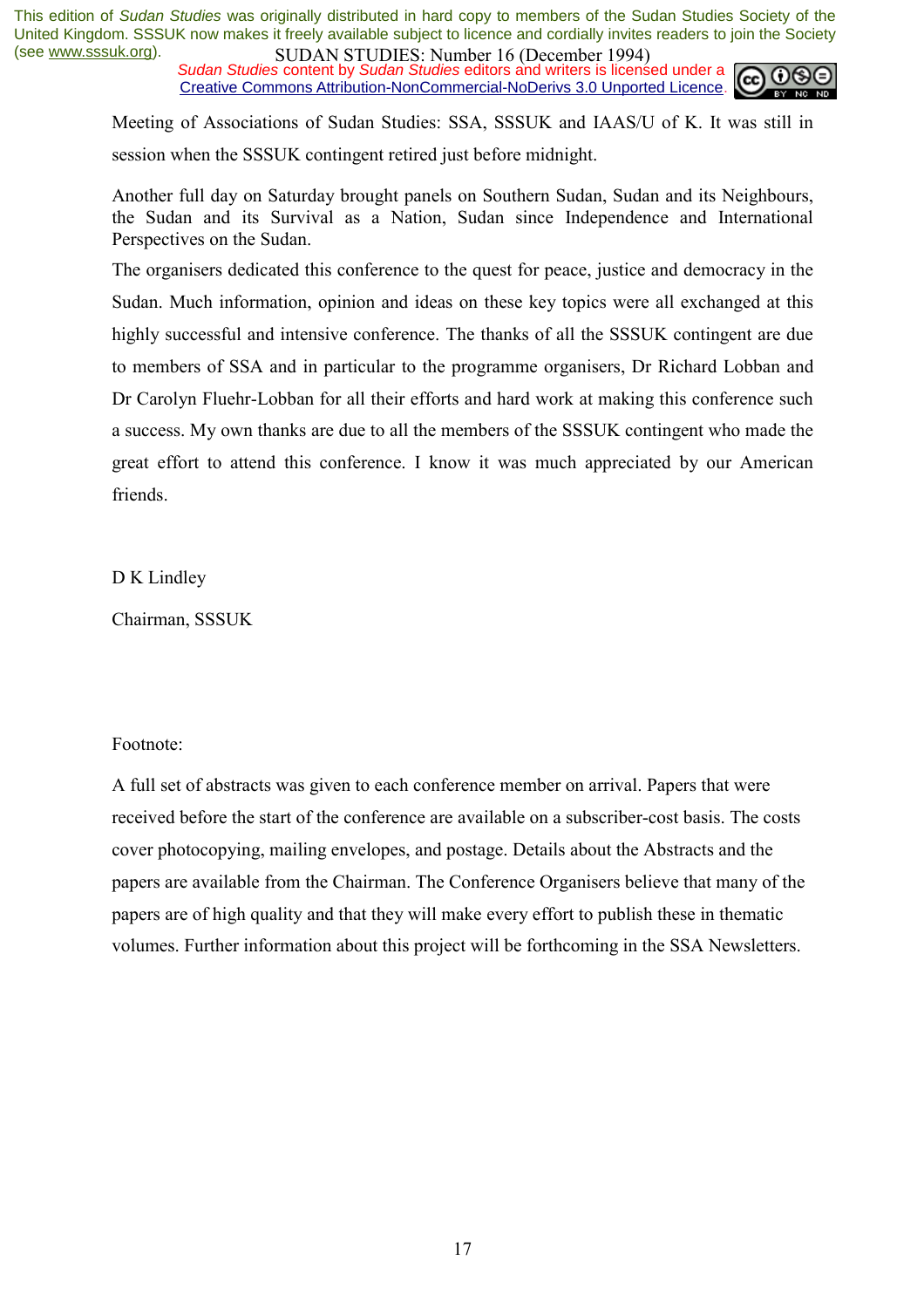**SUDAN STUDIES:** Number 10 (December 1777)<br>*Sudan Studies* content by *Sudan Studies* editors and writers is licensed under a  $\omega$ Creative Commons Attribution-NonCommercial-NoDerivs 3.0 Unported Licence.



## **THIRD INTERNATIONAL MEETING OF SUDAN STUDIES**

The World Cup was by no means the only major international gathering in the USA this year. Weeks before Jack Charlton led his team of variegated Irishmen to the East Coast, our Chairman, David Lindley, and a pleasing number of other SSSUK members, staged a smaller and equally peaceful invasion of Boston, a city keen to remind us that it has not always been welcoming to visitors from Britain. Following the successful conferences in Khartoum and Durham, the American Sudan Studies Association hosted this third meeting in the triennial series at the Mid-Town Hotel, Boston, from 20 to 23 March; and once more the venue was reflective of the occasion. In 1988 the Institute of African and Asian Studies, (IAAS), University of Khartoum, had entertained us in its then new Sharjah Hall; that most appropriate of British location, the University of Durham, had hosted us in the Castle; while the Americans kept to the custom of most conferences in their country by making it an hotel-based gathering. The use of the Mid-Town Hotel — owned by the Christian Scientists — and (some would say) appropriately dry — tended to raise the price deterring some people, but did provide a functional central location in Boston which was looking at its very best in the fine Spring weather.

The title of the conference, however, reflected the more difficult conditions of contemporary Sudan — `The Sudan: history, polity and identity in a time of crisis'. That crisis was reflected in the participants themselves. A considerable number of Sudanese took part, but the large majority of those present reflected the diaspora of recent years. They came from various Middle Eastern countries, as well as from Britain, while a growing number are now living and working in North America itself. And while those at the Conference were predominantly academics, many formerly on the staff of the University of Khartoum, the evening of music and dancing which concluded the conference attracted scores of other Sudanese families now living in the greater Boston area. I was delighted that a small band of colleagues still working in the Sudan was able to attend the conference and updated us at first hand on current conditions.

This brief report cannot begin to review the numerous papers presented to the wide range of panels (almost all of which attested in various ways to the range and depth of Sudan's current crisis), but the keynote addresses were particularly memorable. Mahasin Al-Safi, the current Director of IAAS, spoke of the current situation with regard to research in Sudan, and the continuing efforts of those still in the country in spite of the difficulties. Tayeb Saleh gave an engaging plenary address and then embarked on a lengthy and highly entertaining exchange with his audience loosely around issues of the novel and identity. The most contentious of the speakers was Bona Malwal who gave a full and trenchant presentation of the case for selfdetermination for southern Sudan. Coming after the conference dinner his remarks formed the basis for heated discussion well into the night.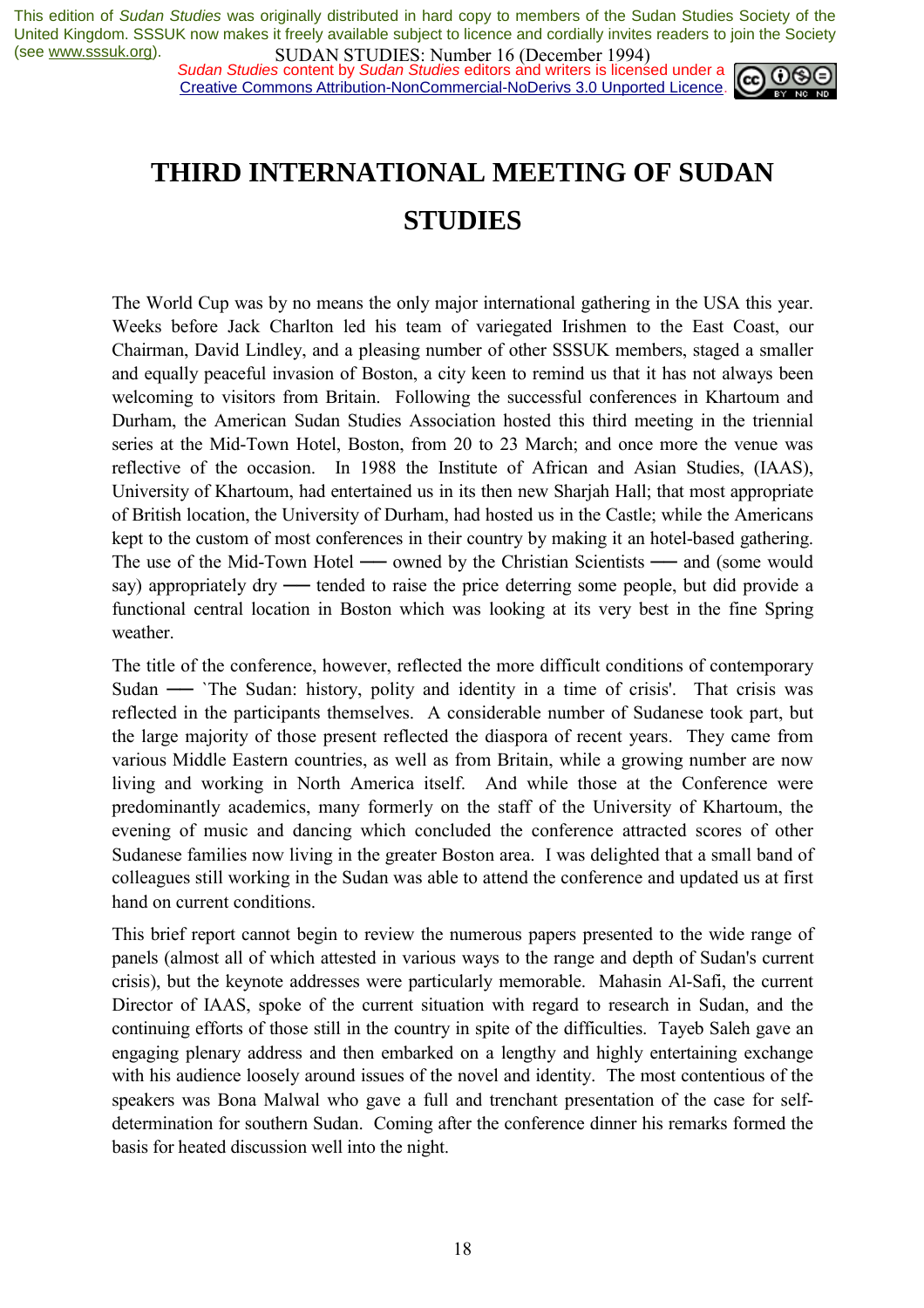**SUDAN STUDIES:** Number to (December 1777)<br>Sudan Studies content by Sudan Studies editors and writers is licensed under a Creative Commons Attribution-NonCommercial-NoDerivs 3.0 Unported Licence.



There were also more contemplative moments, especially those provided by the two conference receptions. Boston University's art gallery hosted an excellent display of contemporary Sudanese art as well as an historical presentation of the late nineteenth century; while the city's major museum showed its outstanding collection on ancient Nubia, a welcome counterpoint to the present crisis.

The thanks of all who participated are due to our hosts in the Sudan Studies Association, and particularly to Carolyne Fleuhr-Lobban and Richard Lobban who bore the brunt of the organisation. I arrived at their house shortly before the conference to find them both immersed in last minute preparations, and their efforts were rewarded by the success of the whole event. At the end participants were looking ahead to a further conference in 1997, with tentative discussion of the possibility of Bergen, or perhaps even a return to Khartoum once more.

Peter Woodward

### **LETTERS TO THE EDITOR**

From Mr. Henry Keown-Boyd:

Sir,

As a matter of historical interest, I think Mr. P.E. Winter (*Sudan Studies* No. 15 - That Fatal Fascination) underestimated British Casualties in the Sudan during the Condominium.

By my count, thirteen British officers/officials (in the early days the two were synonymous) and at least one NCO were killed on active duty in the period 1902-24. About double that number died of disease or were killed accidentally (including one who was mauled by a lion, another trampled by an elephant and a third who fell off a roof while grappling with a burglar!)

Also quite large numbers of Egyptian and Sudanese officers and men of the British-led Egyptian Army were killed in action or died of wounds. For example, in one operation alone, against the Anuak in 1912, the 13th Sudanese lost five officers (two of them British) and 42 other ranks.

After 1924 the casualty figures fell dramatically and, apart from the Police Commandant mentioned by Mr. Winter who was killed in anti-Egyptian rioting in the 1950's, there seems only to have been the murder of Fergusson Bey by the Nuer in 1927.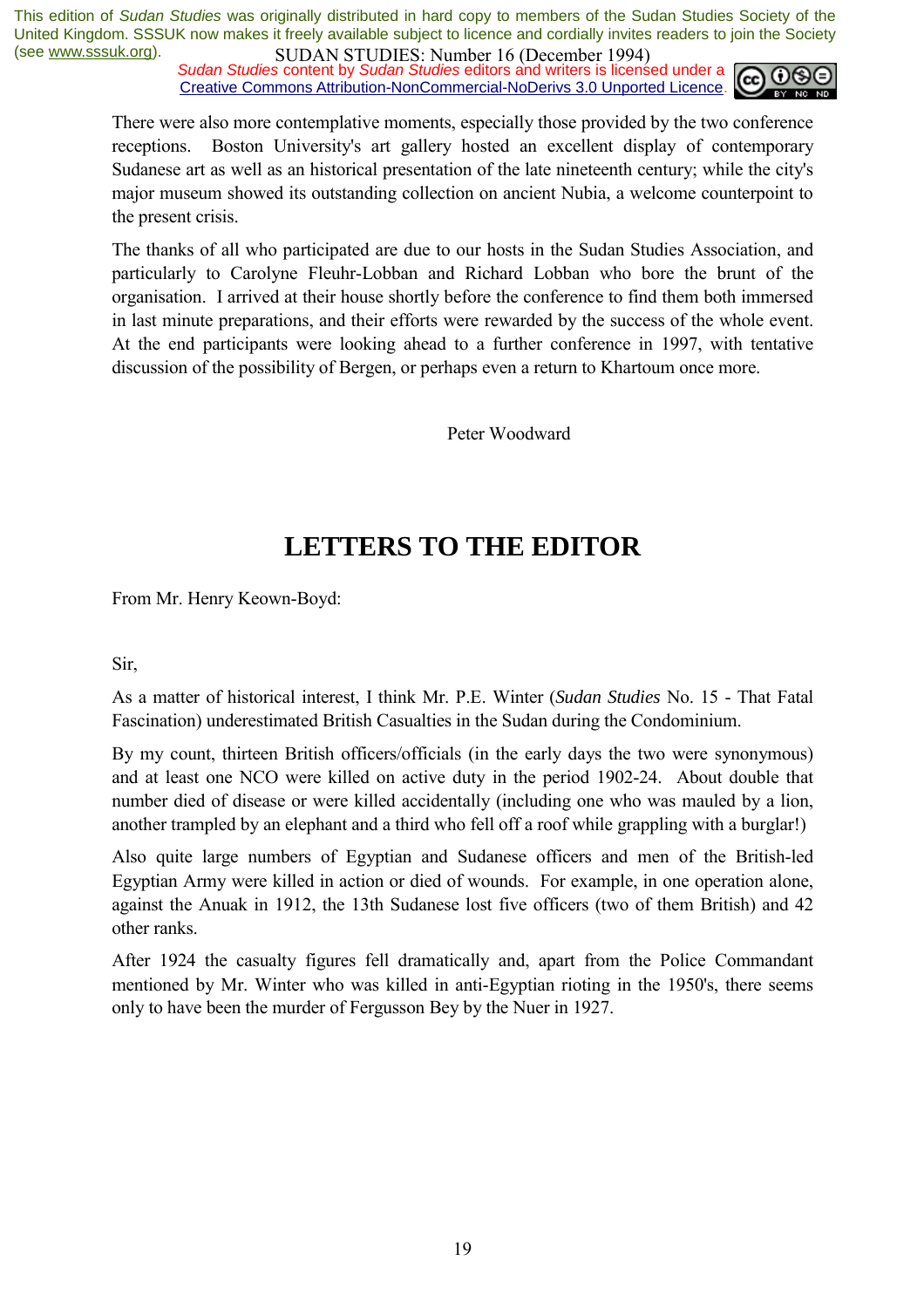*Sudan Studies* content by *Sudan Studies* editors and writers is licensed under a Creative Commons Attribution-NonCommercial-NoDerivs 3.0 Unported Licence.



### **SUDAN**

## OUTSIDE THE WAR ZONES: SECRET DETENTION AND TORTURE IN NORTHERN SUDAN

#### **Introduction**

 $\overline{a}$ 

The civil war between the Sudan government and both factions of the Sudan People's Liberation Army (SPLA), which is being fought mainly in southern Sudan and adjacent areas, continues to cause immense suffering. The human cost of this conflict stands condemned in world opinion. The violation of human rights, as Amnesty International has detailed in previous reports, lies at its heart<sup>1</sup>. One of the quickest ways of reducing the scale and frequency of gross human rights violations in the Sudan would be to end the war, with international human rights safeguards built in to the peace agreement.

However, human rights violations are also taking place in Sudan far from the conflict zones for reasons largely unconnected with the war. Since June 1989 when the current government seized power the authorities have dismantled civil society in Sudan and reshaped it according to their own interpretation of Islam. The civil service, trade unions, the judiciary and educational institution have all been purged to ensure that political supporters of the government have overwhelming influence. The government continues to repress the population in all parts of the country. Political activity remains forbidden; opposition of any form leads to detention without charge or trial and, often, torture.

This dimension of the human rights situation in Sudan is serious and must not be forgotten. Ending the war will not put a stop to human rights violations unless it also puts a stop to the repressive conduct of the government in *all* parts of the country. This report describes the continuing pattern of detention, torture, release and re-arrest of suspected political opponents in northern Sudan by focusing on the first six months of 1994. The information is largely about the capital, Khartoum, but arrests have also taken place in other towns and cities in northern Sudan. What is described here is only a part of the total number of people who were arrested between January and June 1994 about which information is so far fragmentary and difficult to confirm.

<sup>1</sup> For example, *Sudan: The ravages of war: political killings and humanitarian disaster* (Al Index: APR 54/29/93), and *Sudan in Amnesty International Report 1994* (Al Index: POL 10/02/94).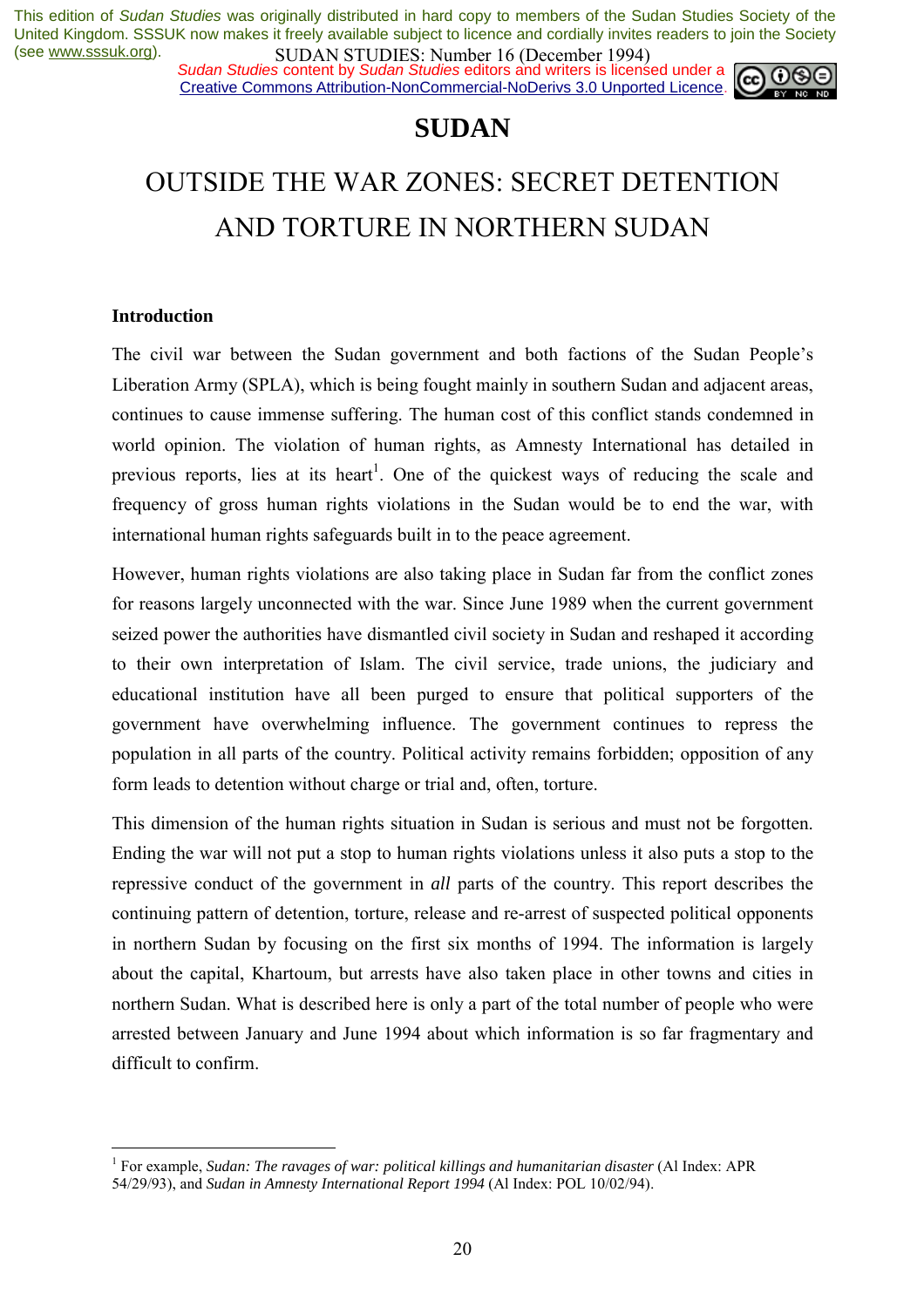*Sudan Studies* content by *Sudan Studies* editors and writers is licensed under a Creative Commons Attribution-NonCommercial-NoDerivs 3.0 Unported Licence.



Amnesty International has the names of 78 people who were arrested and detained without charge or trial in the first six months of this year. Some were held for a mere 24 hours. Others spent several months in detention. At least 50 were individuals from trade unions or banned political parties suspected by the authorities of being opposition activists. The report also gives details of torture by security officials of prisoners arrested in 1993 who were charged with conspiracy to engage in acts of sabotage and tried in early 1994. Their testimonies of torture were confirmed by medical examinations ordered by the court.

Since the government of Lieutenant-General Omar Hassan Ahmad al-Bashir seized power in June 1989 hundreds of prisoners of conscience from all sectors of society have been detained without charge or trial. They have been held for periods ranging from a few weeks to nearly two years. Many released prisoners are re-arrested. The majority are held incommunicado in "ghost houses", or in the security headquarters in Khartoum. Neither detainees' families nor, often, the detainees themselves are told where they are held. Many are subjected to torture and ill-treatment. In some cases this has led to deaths. Detention is, by and large, short-term, making it difficult at any one time due to the rapid turnover of prisoners, to be certain about total numbers of detainees. In addition the authorities have introduced a system of physical restriction tantamount to detention which consists of making individuals suspected of opposing government policies report daily to the security headquarters or a security office. They are then made to wait until the evening, normally without being questioned or provided with food or water. This form of restriction on an individual's freedom of movement has lasted from a few weeks to several months.

### Political Detainees January to June 1994 *Suspected activists from banned political parties*

Sadiq al-Mahdi, the leader of the opposition Umma Party and Ansar order of Islam, and a former Prime Minister, was held for 24 hours in April and then for 13 days in June and July. Other members of the Umma Party were arrested at the beginning of February. At least two, al-Fadil Adam Ismail, secretary general of the banned party's youth wing, and Abdallah **Barakat**, an Imam in the Ansar order of Islam, had been arrested on several previous occasions. Other Umma Party members were questioned at the end of the month. In April **Sarah Nugdallah**, a member of the Umma party's women's and executive committees, one of those questioned in February, was detained. She was held for 10 weeks in Omdurman Women's Prison before being released in late June. **Abdel Rasoul al-Nur**, a former governor of Kordofan who had spent long periods in detention in previous years, was also detained in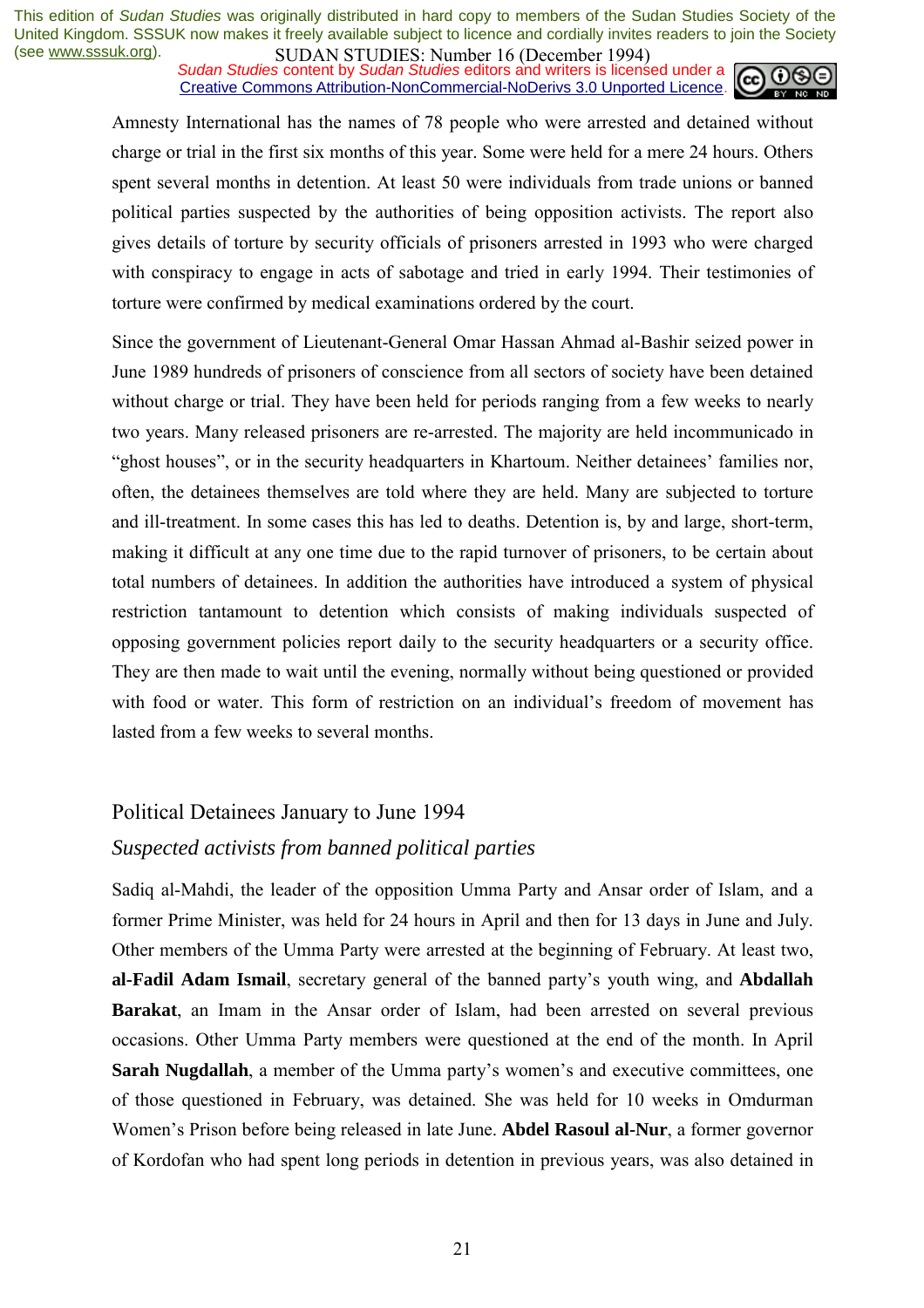**SUDAN STUDIES:** Number to (December 1777)<br>Sudan Studies content by Sudan Studies editors and writers is licensed under a Creative Commons Attribution-NonCommercial-NoDerivs 3.0 Unported Licence.



early April, released after a few days and then re-arrested in late May. He was again released in late June after falling ill. More Umma Party members were arrested in late May. **Fadlalla Burma Nasir**, former Minister of State for Defence was released after 20 days. In May, **Hamad Omar Bagadi** and **Abdel Rabman Farah**, a former security adviser to the previous government, were arrested after being accused of involvement in a supposed plot to blow up government installations and to assassinate prominent political figures. Hamad Omar Bagadi was released after two months although Abdel Rahman Farah was still believed to be in detention in mid-August 1994.

Members of other opposition political parties were also arrested during the first half of 1994. In February **Osman Omar al-Sharif**, a former Minister of Justice and prominent member of the Democratic Unionist party (DUP), was held for 11 days at security offices in Wad Medani before being transferred to a "ghost house" in Khartoum. He was reportedly released in April. He had previously spent two years in prison between 1989 and 1991 after being convicted at an unfair military trial on charges of corruption which appear to have been brought for political reasons. In late 1993 he was detained for a month on suspicion of instigating a strike by merchants in Wad Medani.

Activists from the Sudan Communist Party (SCP) have also been regular targets for the security services. **Mahjoub Mohamed Sherif**, popularly known in Sudan as "the people's poet", was arrested in May 1994 with **Bushra Abd al-Karim**, the secretary general of the Sudanese Youth Union, a pro-SCP organization, and **Salah al-A'alim**, a trade unionist. Mahjoub Mohamed Sherif was previously in detention between 1989 and 1991.

#### *Trade unionists*

In addition to banning opposition of political parties since seizing power in 1989, independent trade unions have also been targeted by the government. Although not illegal, the unions have been re-formed by the government to try to ensure they are under official control. Intimidation and arrests of activists opposing the authorities in advance of trade union elections in 1992 ensured that only supporters of the government were elected. In the first six months of 1994, trade unionists have continued to be a target of the government. Many have been similarly arrested, questioned, held uncharged, released and then re-arrested. **Magdi Mohamedani**, a doctor active in the banned Sudan Doctors Union, was arrested in December 1993 and detained until 6 April 1994. He was previously arrested in August 1992 when he was held until November 1992, and in April 1990 when he was detained until November 1990. On all three occasions he was held without being charged or tried. In March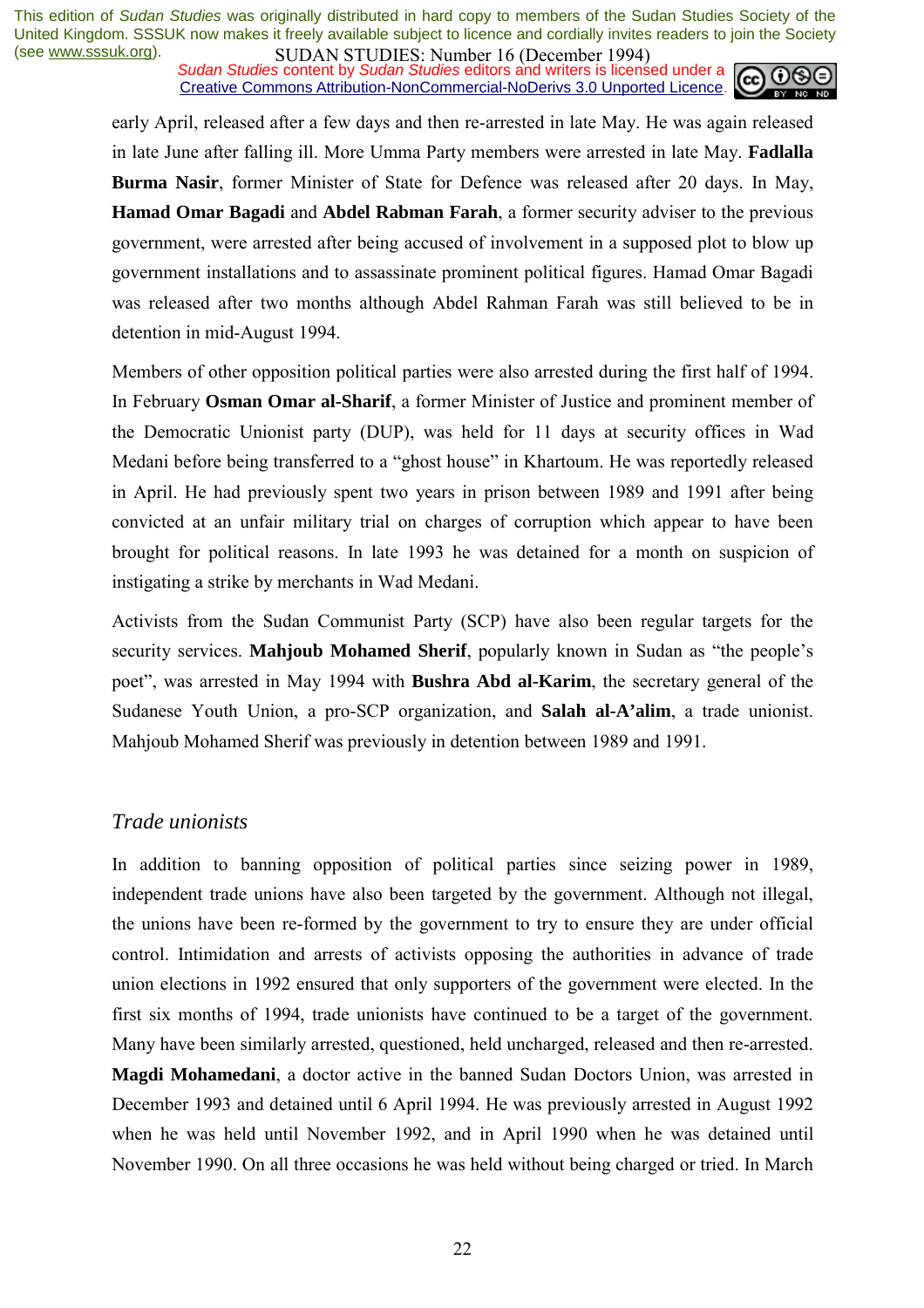*Sudan Studies* content by *Sudan Studies* editors and writers is licensed under a Creative Commons Attribution-NonCommercial-NoDerivs 3.0 Unported Licence.



1994, **Kamal Abdelwahab Nur al-Dayem**, active in the banned Sudan Teachers Union, was arrested and held until May. In late 1993 he had been made to report daily to a security office in Khartoum North. In June 1994 **Ali al-Mahi al-Sakhi**, president of the Central Foundry Workers Union, was among six activists arrested near Khartoum. This was at least his third time to be taken into detention.

### *Journalists*

Journalists are another professional sector which continues to face repression under the current government. Immediately after the coup in 1989, all newspapers except the progovernment armed forces publication *al-Quwal al-Musalla* (Armed Forces) were closed down. The independent press remained banned until January 1994 when Sudan's first independent newspaper since the government seized power was allowed to start publication. The existence of the paper, *al-Sudani al-Doulia,* edited by **Mahjoub Mohamed al-Hassan Erwa**, a member of the government-appointed Transitional National Assembly (TNA), was short lived. Although in overall support of the government's political ideology, *al-Sudani al-Doulia* followed an independent editorial line and did not shrink at times from criticising government policy and the manner of its implementation. On 24 February 1994 **Moatisim**  Mahmud, the paper's news editor, was arrested and detained until 19 April 1994. Articles critical of government policy continued to appear and in early April the authorities used the emergency regulations to ban the newspaper for "raising doubts about the purpose and struggle of the armed forces and People's Defence Forces" and for having the aim of ìdestroying the revolutionî. Mahjoub Mohamed al-Hassan Erwa and two other journalists were detained. The Minister of Justice and Attorney General had earlier announced that they were to face charges under article 66 of the Penal Code for "propagating false news", an offence which carries a six month prison sentence. However the two journalists were freed on 18 April and Mahjoub Mohamed al-Hassan Erwa was freed in June. The newspaper remained banned.

On 23 June 1994 **Mohamed Abdulsid**, a journalist with *aI-Khartown* newspaper published in Cairo, was arrested shortly after he had interviewed Sadiq al-Mahdi, the leader of the opposition Umma Party and Ansar order of Islam, and a former Prime Minister. The journalist is reported to have been accused of involvement in a conspiracy with Sadiq al-Mahdi and other members of the Umma Party who were also detained (see above). Mohamed Abdulsid is reported to have been kicked and beaten in his office before he was taken away. Previously, in early 1993, when he worked as the Khartoum correspondent of the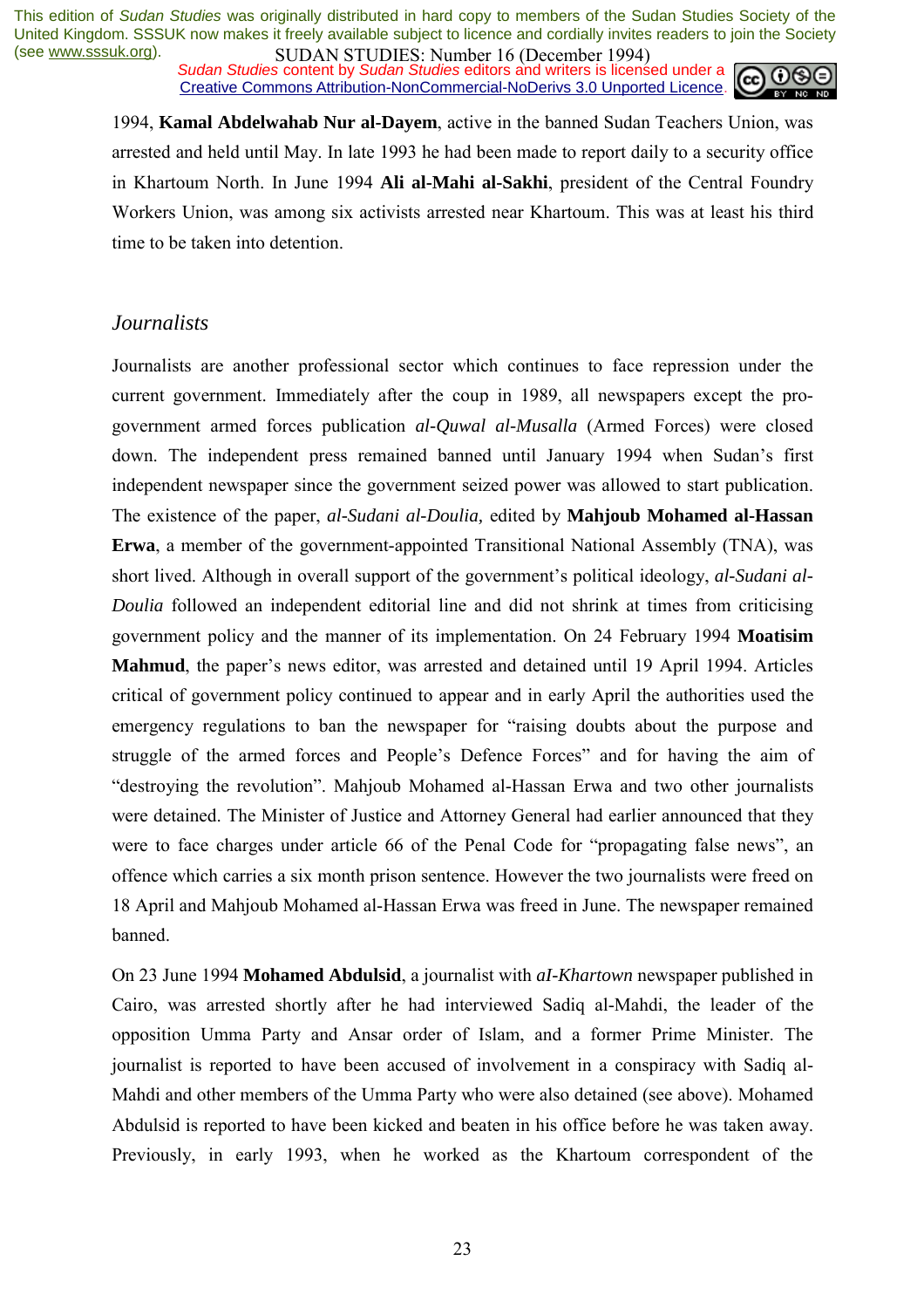*Sudan Studies* content by *Sudan Studies* editors and writers is licensed under a Creative Commons Attribution-NonCommercial-NoDerivs 3.0 Unported Licence.



international daily paper *Asharq al-Awsat*, he had been held for two months at Khartoum security headquarters and in a "ghost house". As of mid-August 1994, Mohamed Abdulsid was believed to be still in detention.

### Employees of church-based relief agencies

**Baha' Zaki**, **Ashraf Adli** and **Magdi Chelata**, Egyptian Christian aid workers working on an education project for southern Sudanese displaced in Khartoum by the war, were arrested on 18 April 1994. The next day **Kamal Tadros**, an Egyptian Roman Catholic deacon in charge of the aid project, was also detained. They were all employed by the Roman Catholic Church to work on an education program for persons living in squatter camps on the edges of Khartoum. Kamal Tadros was held for one week and the others were released in May.

#### Torture and Ill-treatment

The Government of Sudan has denied that torture and ill-treatment are official policy. Indeed, they point out that under both the Penal Code and the National Security laws torture is a criminal offence. The reality is that torture by security officials is systematic.

Amnesty International has received numerous testimonies from former detainees which detail the torture and ill-treatment to which they have been subjected by security officials while in detention. Methods include brutal beatings, being made to lie on hot metal plates until their skin is badly burnt, being made to stand for long periods of time in the sun, various forms of physical contortion or repetitive exercise as well as degrading treatment.

The authorities rarely bring suspected political opponents to trial and therefore it is rare for prisoners to have the platform a trial provides for them to be able to describe their torture publicly. But in one unusual case, ten men arrested in April 1993 on suspicion of conspiring to cause acts of sabotage testified at their trial in January 1994 that they had been victims of brutal torture. Medical examinations ordered by the court confirmed torture in the cases of five. One man, **al-Hassan Ahmad Saleh**, lost an eye due to a blow received during interrogations after his arrest. Other defendants gave statements about how they were beaten with whips and hosepipes while bound hand and foot, sometimes naked.

**Osman Mahmud Ali** testified that he sustained head wounds after having been badly beaten, after which he was subjected to karate beatings. He told of being forced to lay naked on hot iron sheets until his skin burned, and of being forced to lie on spent cartridge cases (bullets) which had been heated by the sun, while a security official stood on his back. Where the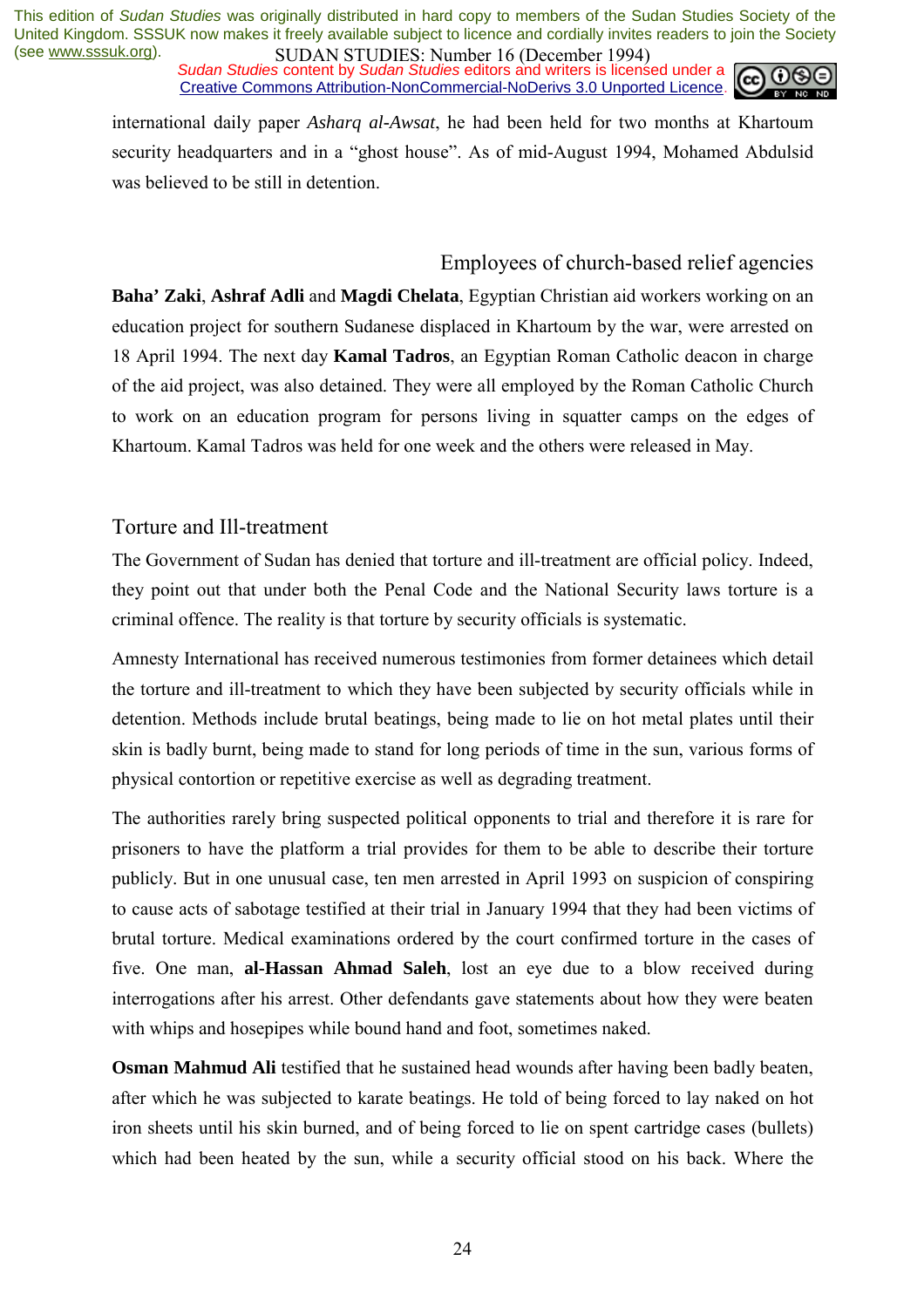*Sudan Studies* content by *Sudan Studies* editors and writers is licensed under a Creative Commons Attribution-NonCommercial-NoDerivs 3.0 Unported Licence.



cartridge cases had been placed horizontally, he received skin burns; where they were vertical, he was cut. His testimony continued:

*"then someone came with pins and began pricking my ears and inserting them until my ears were full of pins...after that they told me to take the pins out of my ears and to put them back Into a box..."* 

The government does not appear to have taken any action to bring the perpetrators of this torture to justice, despite confirmation of torture by medical examinations ordered by the court.

### Conclusion and Recommendations

Outside the war zones - where massive human rights abuses are still occurring - other serious human rights violations are routine. Political repression continues in Sudan. Suspected political opposition leads to incommunicado detention. The claim that torture is not tolerated is hollow. Despite severe criticisms by the international community about its appalling human rights record, the Government of Sudan continues to evade its responsibilities to protect human rights throughout the country. It flouts international human rights standards and appears to ignore criticisms and demands for change.

Amnesty International is again now calling for the Government of Sudan to put an end to the use of detention without charge or trial in secret detention centres. It is calling for all political detainees to be released without delay unless they are to be charged with a recognizably criminal offence and brought promptly to a fair trial, in line with international standards.

Amnesty International is also calling on the Government of Sudan to demonstrate opposition to torture by taking every measure possible to stop the use of torture and ill-treatment of detainees, including investigating all reports of such abuse and in bringing to justice those responsible.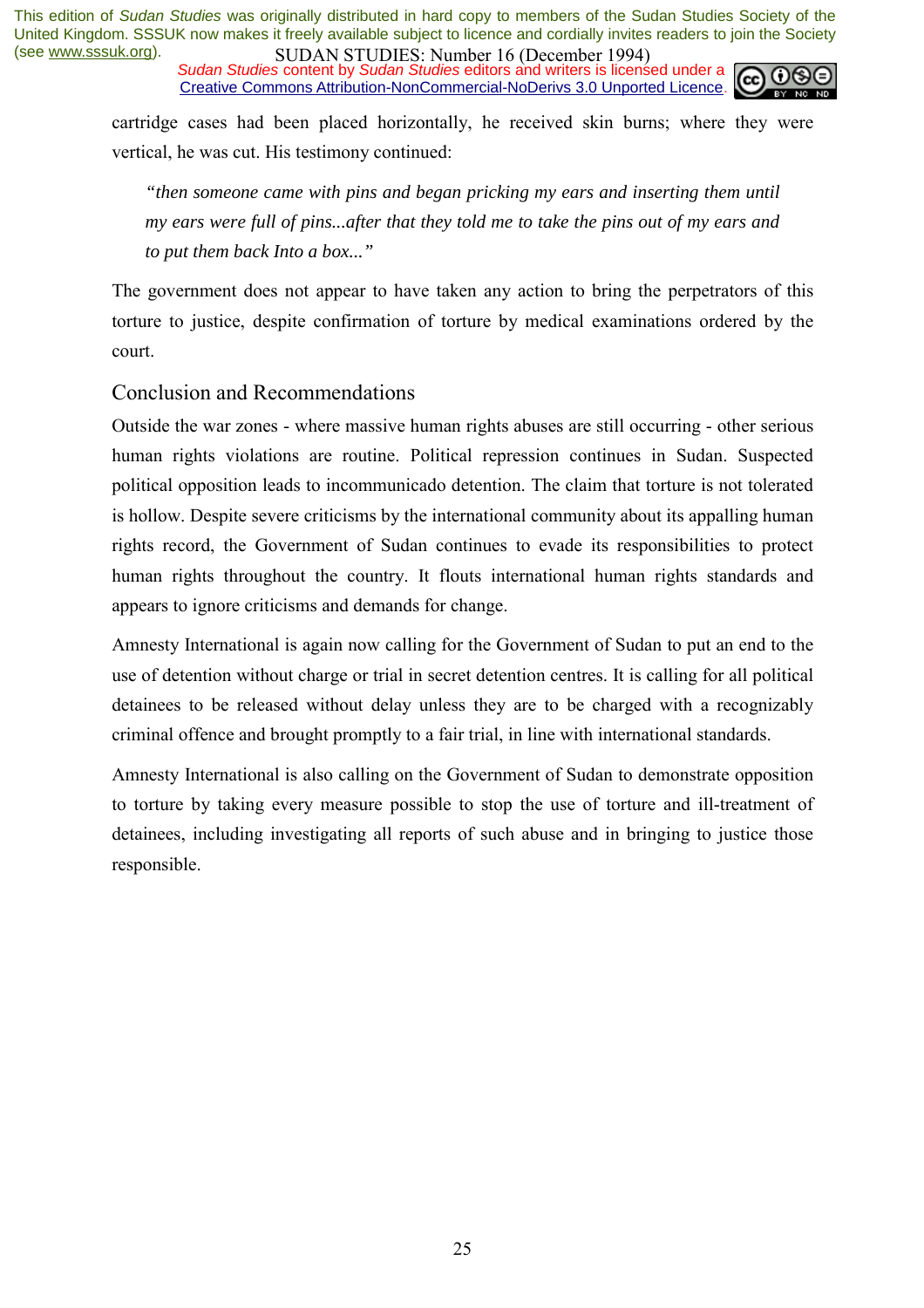**SUDAN STUDIES:** Nutflue To (December 1997)<br>Sudan Studies content by Sudan Studies editors and writers is licensed under a **co.** 00 Creative Commons Attribution-NonCommercial-NoDerivs 3.0 Unported Licence.



### **IN WHOSE IMAGE?**

### **POLITICAL ISLAM AND URBAN PRACTICES IN SUDAN**

### by T. Abdou Maliqalim Simone.

Chicago and London, University of Chicago Press, 1994. 0-226-75870-2 pbk.

This is a most unusual book, as well as being of considerable interest. The author teaches clinical and social psychology and African studies at the City University of New York. In the late 1980's he was recruited by the `Islamic Movement' in Sudan to act as consultant in its project `to unite Muslims and non-Muslims in Khartoum's shanty towns', and he concentrated his numerous interviews and sharp observations on Umm Baddah in particular. It is this combination of time, place and purpose that makes this a significant book.

That said, it is not an easy book to read. For all that it is laid out in three main parts - `Struggles for the familiar', `Out of bounds; Islam and transformation', and `A reference from another Africa' - it is complex, sometimes confusing, and at times prone to factual error. Nevertheless it can be viewed as a contribution to understanding what was being attempted by the `Islamic movement' in Sudan - later identified with the National Islamic Front (NIF); was has taken place in its rise to power; and the limitations on its achieving its supposed objective.

In terms of its intentions, Simone can be criticized for exaggerating the extent to which an explicit ideology had been developed by the Muslim Brotherhood before 1989. While centrally attached to the promotion of *Sharia*, to which emphasis is rightly given here, in other areas the MB's were relatively undefined. Instead one saw the growth of an organisation which in practice was to be akin to political Leninism (Simone's analogy), while economically using the opportunities afforded by the introduction of the Islamic banking system to take a strong grip on the always politically important Sudanese commercial sector. The coup of 1989 ensured that the NIF's agenda would be pursued not through the ballot box, to which it had at one time appeared committed, but by forcible imposition from above which Simone rightly deplores.

Once in power `Turabi's revolution', as one sympathiser entitled his own book, was to be put into effect; and there is no doubt that Simone, who interviewed Turabi as well as many others in the NIF, thinks that he is where the buck stops, for Turabi is described as `the present de facto head of state'. But instead of revolution it has been a new conservatism. The political elite, according to Simone, has been abandoning a played-out system in which the `traditional' *turuq* had in the past increasingly become vehicles for political and commercial careerism. Instead a growing section of the elite moved over to an `Islamic "direction"' in order not to lose its `privileged position'. Politically this has meant repression of those elite segments that opposed it; and for many ordinary people, especially in the shanty towns, a society in which `forced and enticed conversations are the order of the day'. Economically it has meant substituting businessmen loyal to the NIF for those who have retained their allegiances with the previously similarly exploitative *turuq*. I find all this at least partially convincing, what interests me here is less the thrust of the argument than the source from which it springs and the manner of its presentation through contact with the people of Umm Baddah.

That the NIF has fallen into the apparent paradox of revolution and conservatism will come as no surprise, indeed the former will be seen by many critics as simply a piece of cynical rhetoric on Turabi's part. Simone however goes on to speak from his numerous interviews of the growing alienation of many of the people, and of the increasingly desperate survival strategies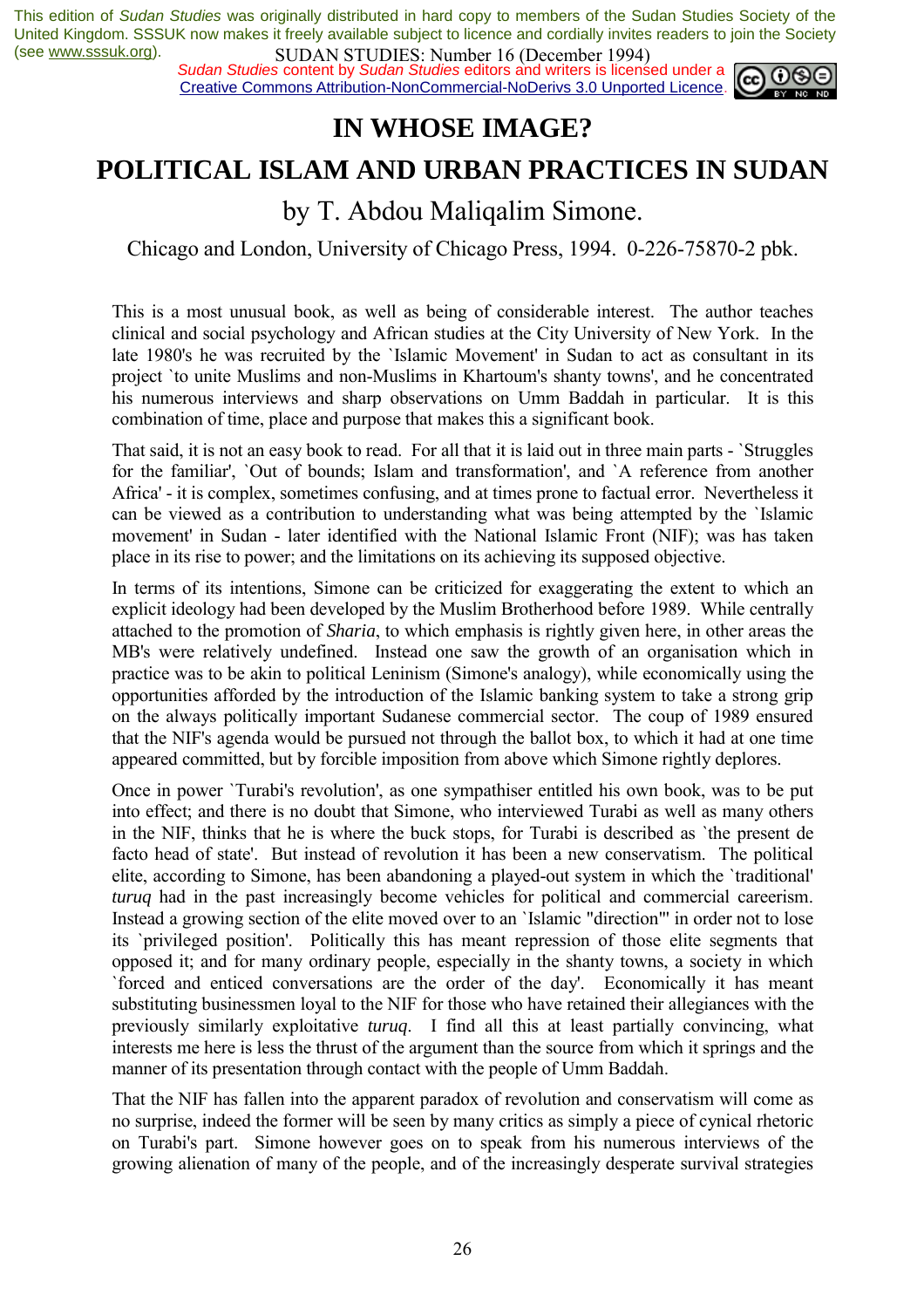**SUDAN STUDIES:** Nutting to (December 1777)<br>*Sudan Studies* content by *Sudan Studies* editors and writers is licensed under a Creative Commons Attribution-NonCommercial-NoDerivs 3.0 Unported Licence.



that they are forced to adopt. In this context in which there is so little prospect of an agenda for genuine national development (as opposed to the advancement of the NIF elite) it is not surprising that ethnicity and regionalism grow rather than diminish under attempts to impose an identity upon an increasingly impoverished society. In the final part of the book he contrasts this briefly with the grass roots activities of the Islamic movement in South Africa, especially in the Western Cape. But that is not only a grass roots endeavour, rather it is one that is being undertaken in a political context which is exactly the reverse of the Sudan's recent experience. At one point Simone comments `The strength of Sudanese culture was once that people and ideas circulated; people were highly generous with what they extended outward': it is precisely such an approach on which South Africa has been embarked since February 1990 and which is personified by President Mandela.

Recently the present regime in Sudan chose to celebrate its five years in power. This book is a further useful and thought-provoking contribution to how little rather than how much has been achieved; and in particular the impossibility of imposing an Islamic identity from above on such a diverse, fragmented and increasingly traumatised society as Sudan's. I doubt if the author was invited back by the `Islamic movement' to join in the celebrations.

Peter Woodward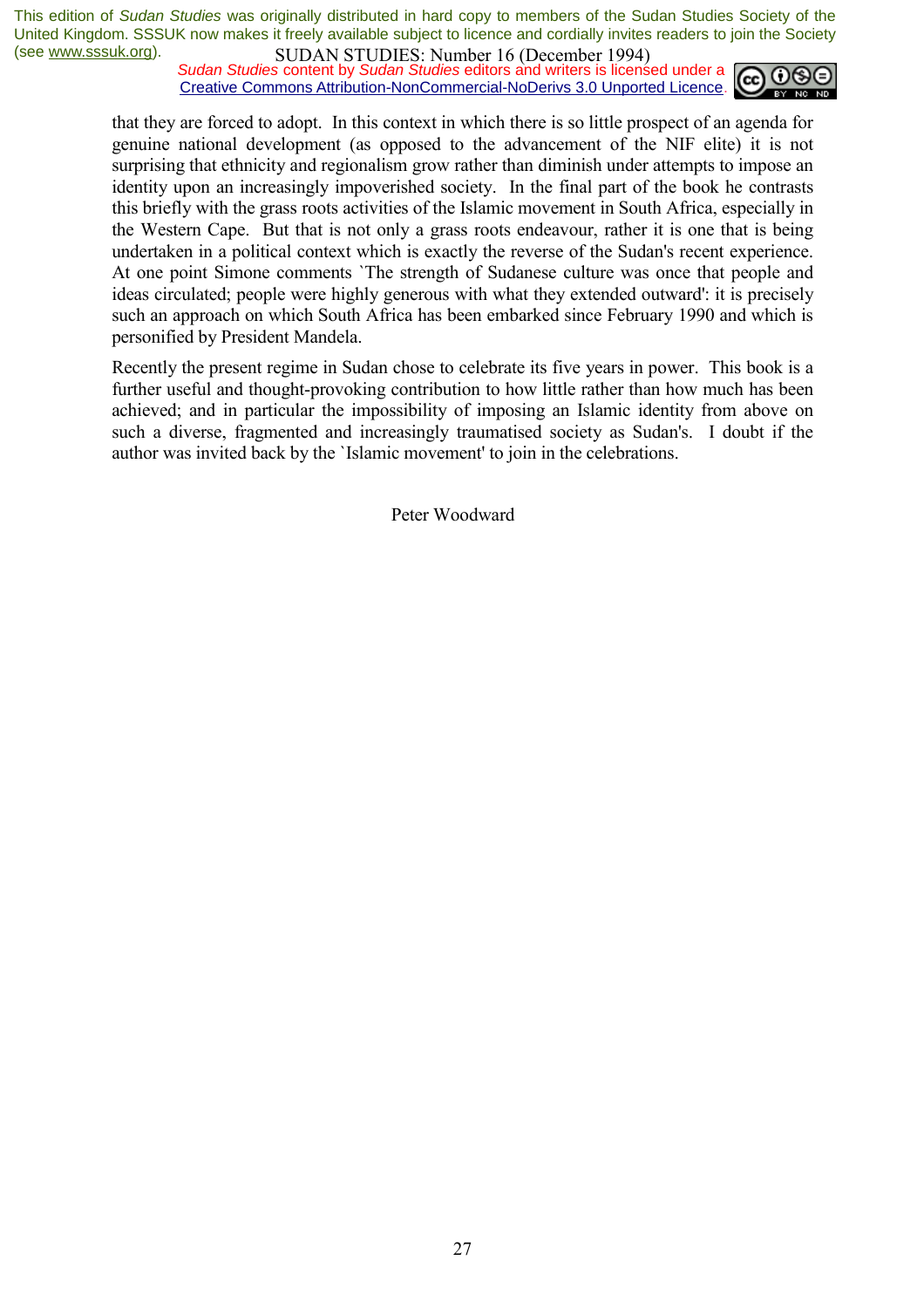**SUDAN STUDIES:** Number to (December 1777)<br>Sudan Studies content by Sudan Studies editors and writers is licensed under a  $\omega$  0 Creative Commons Attribution-NonCommercial-NoDerivs 3.0 Unported Licence.



## **INA BEASLEY, BEFORE THE WIND CHANGED: PEOPLE, PLACES AND EDUCATION IN THE SUDAN,**

Ed. Janet Starkey

Oxford University Press, 1992, 483 pages, including text, appendices, maps, and indices.

Dr. Ina Beasley wrote *Before the Wind Changed* on the basis of over ten years' experience (1939-50) as a Sudan Government official involved in girls' education. She based her memoirs on her own diaries and letters which are now stored at the Sudan Archive in Durham. Janet Starkey edited this volume in association with a British Academy project, directed by P.M. Holt, for the purpose of publishing British archival materials related to the Middle East and Africa.

Ina Beasley's book chronicles more than educational development alone. In her capacity as superintendent and later controller of girl' education, Beasley travelled extensively throughout the Sudan. *Before the Wind Changed* relates her observations on the varied landscapes she viewed, the people she met (famous and obscure, women and men), and the schools she examined all over the country. Beasley was a sharp observer of the Sudanese social and political scene. Her richly detailed book will be of great interest to students and scholars of Condominium-era Sudanese history. It should be added that *Before the* Wind *Changed* is also a pleasure to read, since Ina Beasley writes in a style which is at once crisp and colourful.

Beasley's memoirs are anecdotally driven. Even so, there are two related themes which bind the book together. *Before the Wind Changed* is above all the story of the fight for educational rights on the part of Sudanese women, and of the upward social mobility that education entailed for such women. Beasley makes it clear that the fight for girls' education was led by women and by men, both British and Sudanese. She paints detailed portraits of several Sudanese women who pioneered girls' education, including Sitt Madina Abdulla, Sitt Batul Muhammad Isa, and others (some of whom were also involved in the fight against Pharaonic ìfemale circumcisionî), while also paying tribute to some of the Sudanese men pioneers. The most obvious individual falling into the latter category is, of course, Babikr Badri, the great champion of girls' education. Yet in spite of the active support given by many men, it appears that Beasley occasionally felt as though she were struggling against a double patriarchy, not only from Sudanese men, but from British men (Condominium officials) as well. An example of the latter was the Red Sea Hills District Commissioner, who voiced his scorn for and disapproval of Beasley's efforts to promote the emergence of "independent women" through the creation of girls' schools  $(p. 253)$ .

Janet Starkey, the editor of this volume, endeavoured with noteworthy success to enhance the historical value of Ina Beasley's memoirs. She added numerous appendices; a glossary of Sudanese terms used throughout the text; a bibliography; regional maps indicating the places which Beasley mentions in the text (including small villages); and two indices, with one for places and groups, and the other for people. She also produced sub-headings within the text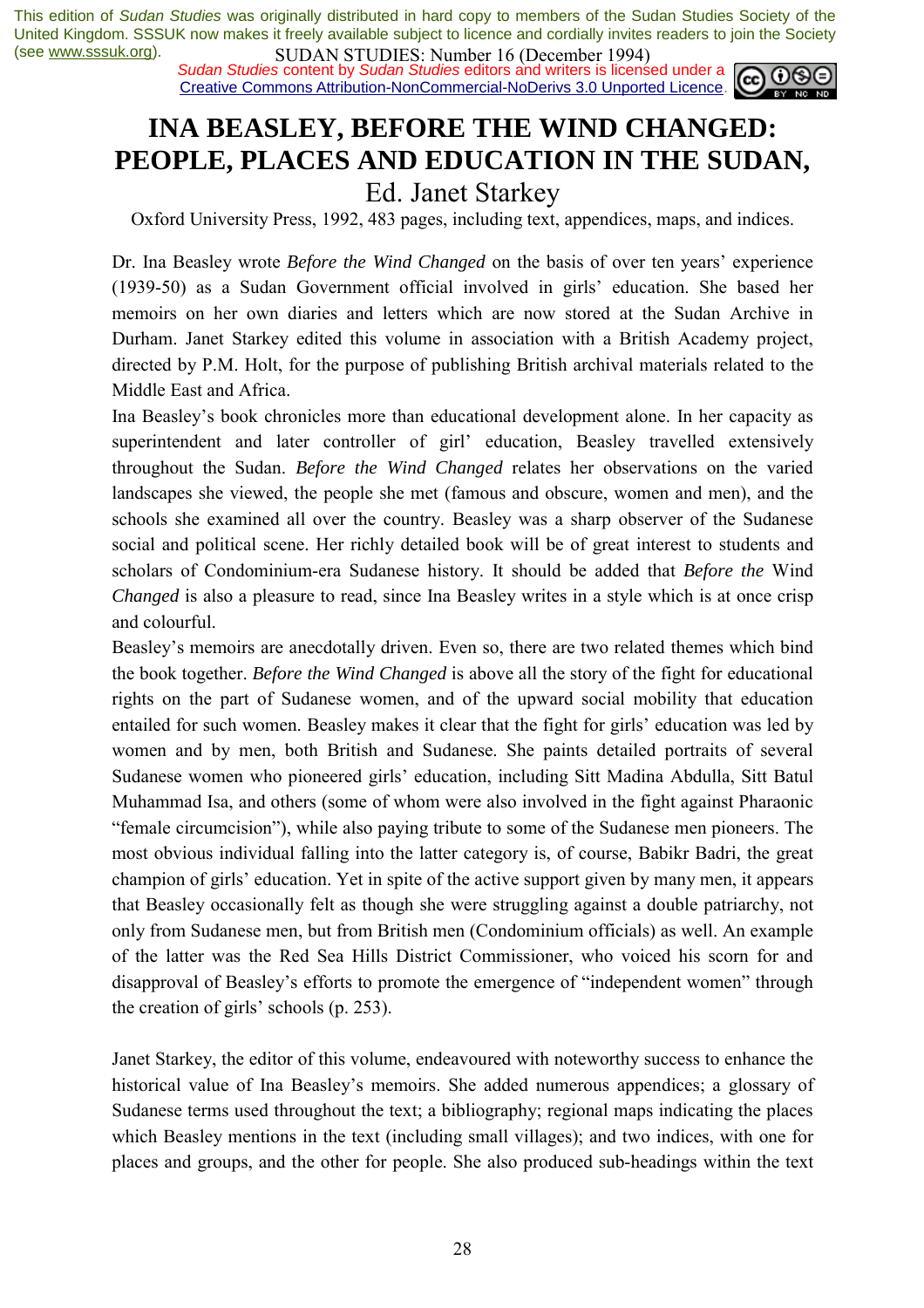**SUDAN STUDIES:** Nutting to (December 1777)<br>*Sudan Studies* content by *Sudan Studies* editors and writers is licensed under a Creative Commons Attribution-NonCommercial-NoDerivs 3.0 Unported Licence.



and inserted relevant excerpts from Beasley's diaries. In addition, she added copious footnotes, which provide dates for the events discussed in the narrative (something that Beasley had largely omitted), as well as biographical information on the British and Sudanese (male and female) officials mentioned.

Its many strengths notwithstanding, this volume has two shortcomings. First, neither Beasley, as writer, nor Starkey, as editor, indicates when these memoirs were written-a minor point which would nonetheless be of interest to a historian. (Since Beasley mentions on p. 263 that al-Hadi al-Mahdi was the spiritual head of the Ansar at the time of writing, It appears that she wrote her memoirs sometime in the 1960's.) Second, there is no subject index. Although Starkey's indices for places and people are commendably thorough, the lack of a subject index means that scholars cannot track down specific topics without skimming through the whole text. For example, just a few of the topics which Beasley mentions here and there and which might have warranted inclusion in a subject index are: the influence of World War II on the Sudan, female genital mutilation, domestic architecture, the legacy of slavery, clothing styles, and transportation.

*Before the Wind Changed* is not a history book, but it is an important tool for historians. Ina Beasley's fiery remarks in favour of social change and her bold opinions on the strengths and weaknesses of Condominium policy testify that she was no impartial observer to the Sudanese scene. It is this very candour, together with a smooth literary style, which makes such good reading out of Beasley's memoirs.

> Heather J. Sharkey Princeton, New Jersey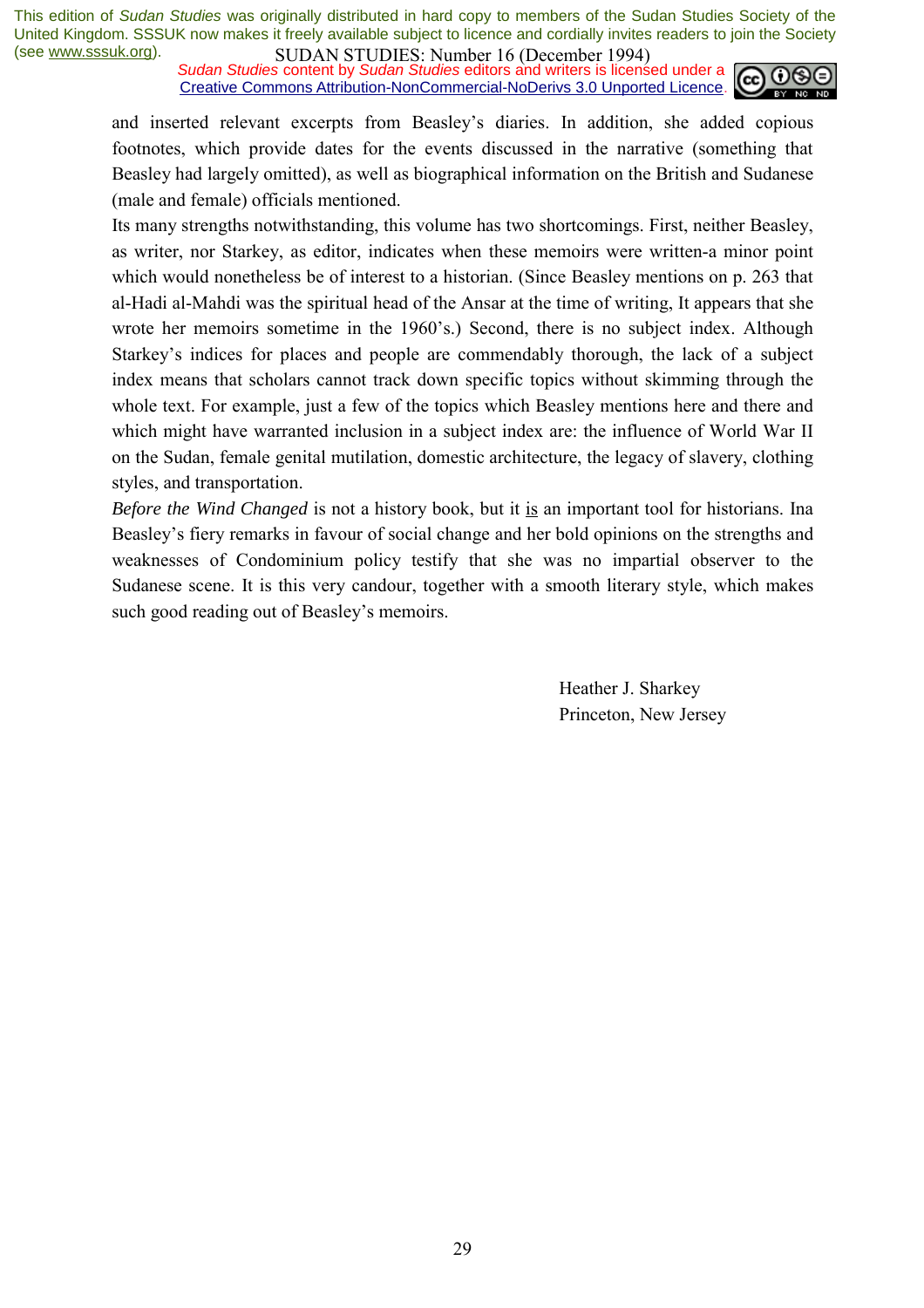*Sudan Studies* content by *Sudan Studies* editors and writers is licensed under a Creative Commons Attribution-NonCommercial-NoDerivs 3.0 Unported Licence.

### **SUDAN STRUGGLE FOR SURVIVAL 1984-1993**

### Graham F Thomas

Darf Publishers Ltd. London. 1993. 263pp. £14.95. (ISBN 1-85077-118-9)

The 'judicial' murder of Mahmoud Mohammed Taha on 18th January 1985 signalled to Graham F Thomas that the regime in Sudan was in the throes of its own death. He described the Taha episode in his first book, Sudan Death of a Dream, as the outrage which "removed the last vestige of credibility from the Numeiri regime" and indeed, that regime was overthrown within three months of Taha ëa death.

As leader of the moderate, Islamic, Republican Brothers movement, Taha had been incarcerated by ex-president Numeiri, then released, rearrested, charged with heresy and sentenced to death by hanging. The septuagenarian had been 'guilty' of distributing pamphlets which criticised the government.

As a teacher in northern Sudan I was shocked. The day after the death sentence was carried out, I found a diagram of a corpse suspended from a gallows, scrawled on the blackboard in my classroom. Incensed to the point of apoplexy, I persuaded the culprit in my class to identify himself and he compliantly, though I suspect unrepentantly, wiped the offensive graffito off the board.

In London at the same time, Thomas was staging a protest meeting against Taha's execution in the Grand Committee Room at the House of Commons.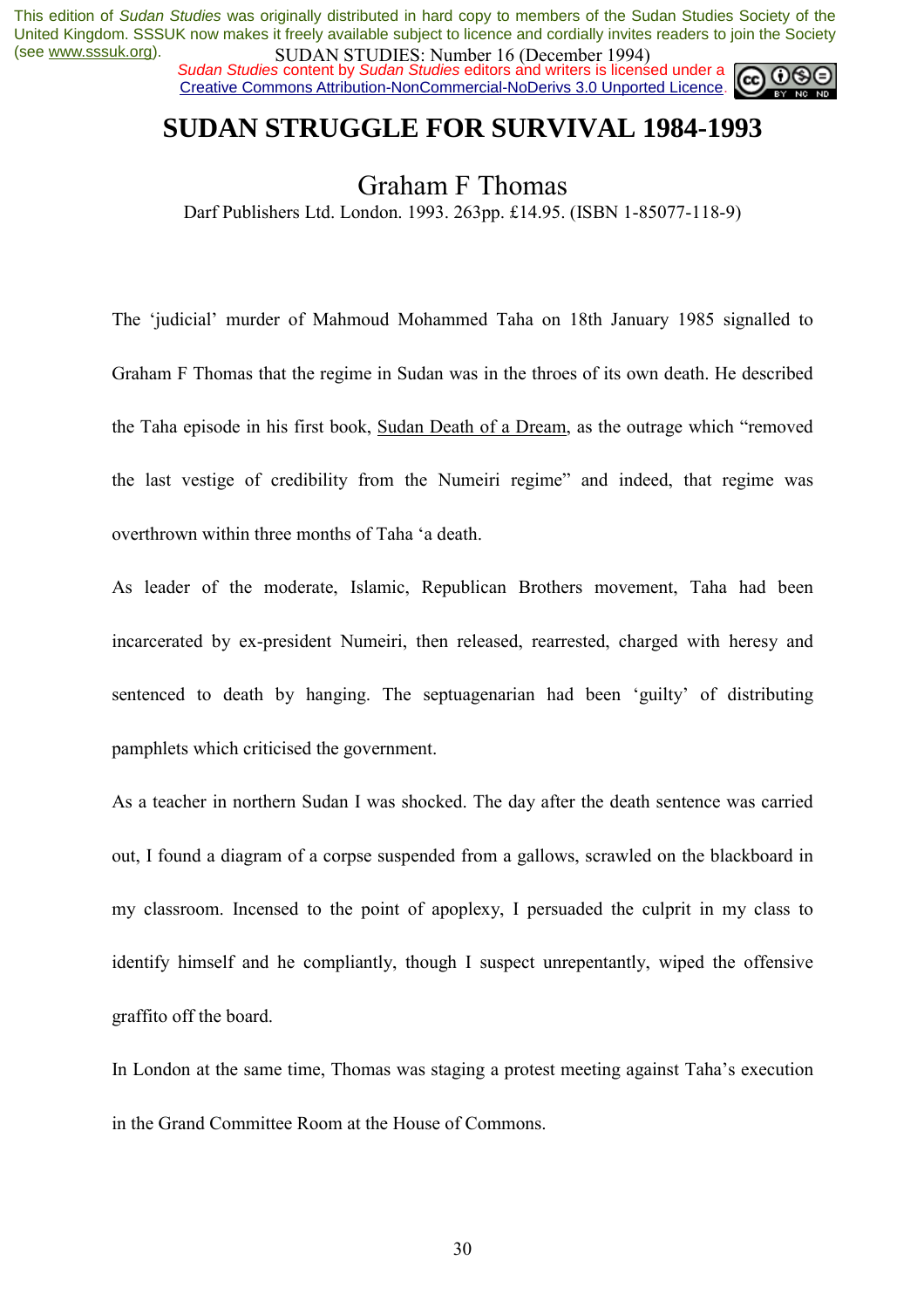*Sudan Studies* content by *Sudan Studies* editors and writers is licensed under a Creative Commons Attribution-NonCommercial-NoDerivs 3.0 Unported Licence.



This act was a typical manifestation of the concern Thomas has shown for Sudan throughout his 44 year association with the country.

Born in Glamorgan in 1921, Thomas first encountered Africa's largest country when he joined the Sudan Government Service, just before independence, in 1950. An acutely political being, Thomas soon became a close friend of Sayed Abdel Rahman Al Mahdi, then leader of the Ansar sect, which remains, in the shape of the Umma Party, one of the most powerful political forces in modern Sudan. Abdel Rahman's father was Mohamed Ahmed Al Mahdi, the nemesis of General Gordon, who freed Sudan from Turco-Egyptian control in 1885 and was later portrayed in dubious taste, as 'the expected one ', by a 'blacked-up' Laurence Olivier, in the 1966 film, Khartoum. It is the continued close relationship between Thomas and the Mahdi family, currently in the person of the late Abdel Rahman's grandson and former Prime Minister, As Saddig Al Mahdi, which forms the bedrock of Sudan Struggle for Survival.

The book is a natural continuation from Death of a Dream which covers the period from 1950 to 1985. Picking up the story in the second volume, with Numeiri's 'dethronment' by popular coup, Thomas provides a unique commentary on current events in Sudan. This is not the dessicated analysis of a scholarly historian, far removed from the action. Thomas draws for material, on 'organic' conversations, as opposed to interviews, between himself and the major players, as well as letters and diary manuscripts.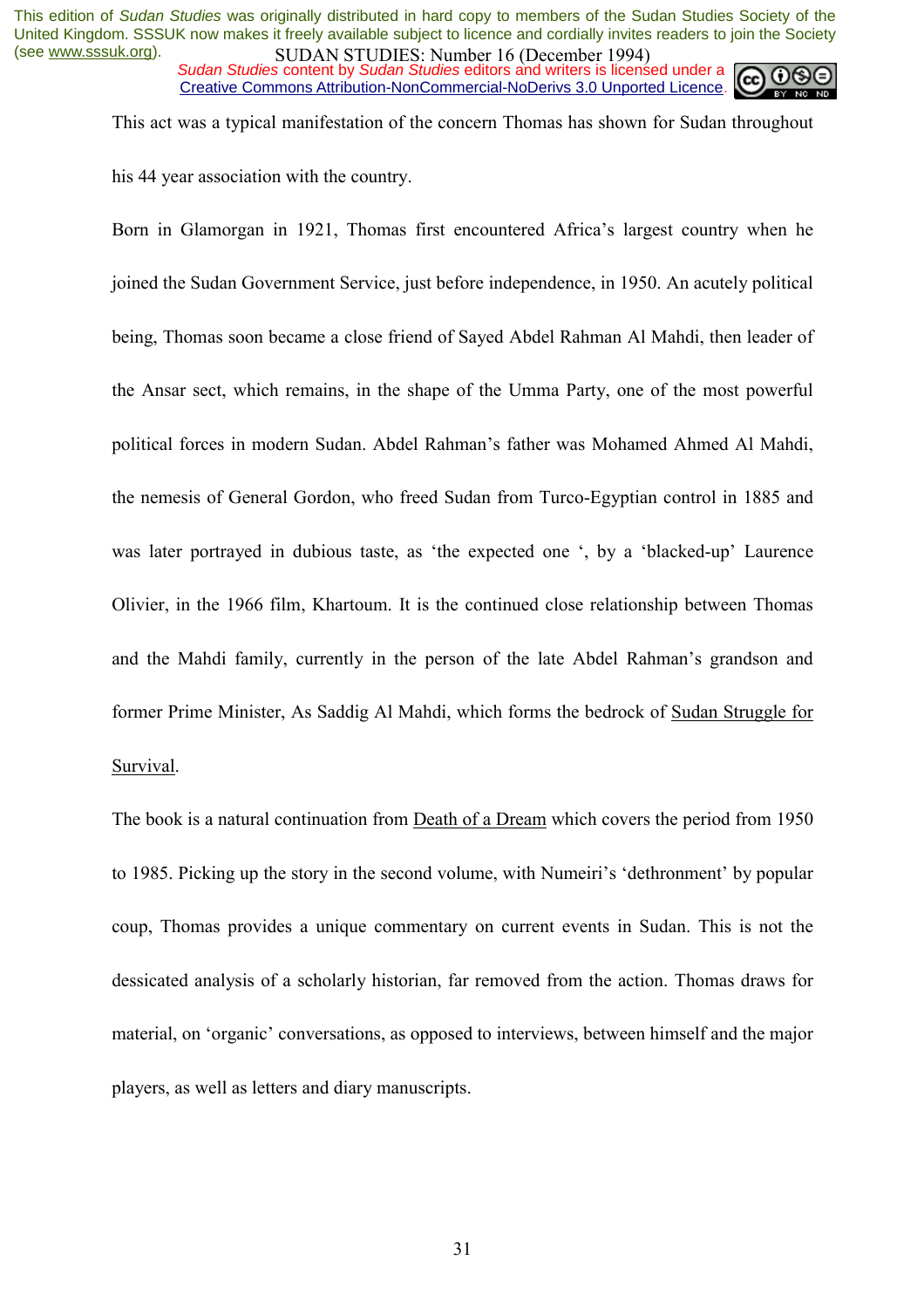*Sudan Studies* content by *Sudan Studies* editors and writers is licensed under a Creative Commons Attribution-NonCommercial-NoDerivs 3.0 Unported Licence.

To a large degree, Thomas has played a bit part in both the surface and subterranean machinations of Sudanese government masters and opposition politicos in exile and Roy Jenkins was accurate in his description of Thomas as "a sort of supplementary ambassador for Sudan in Britain He seems tireless in his efforts, arranging accommodation for As Saddig on visits to London, advising him on his next move, putting suggestions forward to President Mobarak of Egypt, visiting political prisoners in Khartoum's notorious Kober jail and comnunicating with MPs in London on Sudanese matters. It's remarkable that a man who never held a government post in Britain, has had access to such a wide range of leading political figures in Britain, Egypt and Sudan. When Margaret Thatcher invited As Saddig Al Mahdi to Downing Street in 1986, Thomas was automatically included on the guest list.

As Saddig Al Mahdiës second spell as Prime Minister was short-lived. His democratically elected government was forcibly overthrown in 1989 by General Omar Al Beshir, whose military regime has since presided over the country's accelerated decline into a state of bloody internal division. Links between the regime and the National Islamic Front and by association therefore, militant violence in Egypt, have earned Sudan international pariah status. There are little-known allegations too of ethnic-cleansing by Beshir's administration in the Nuba Mountains.

Struggle for Survival and its predecessor stand outside that tradition of colonial memoirs which encompasses the tomes of unknown British soldiers and more famous works such as Slatin Pasha's Boys Own-style, Fire and Sword in the Sudan. Thomas's personal involvement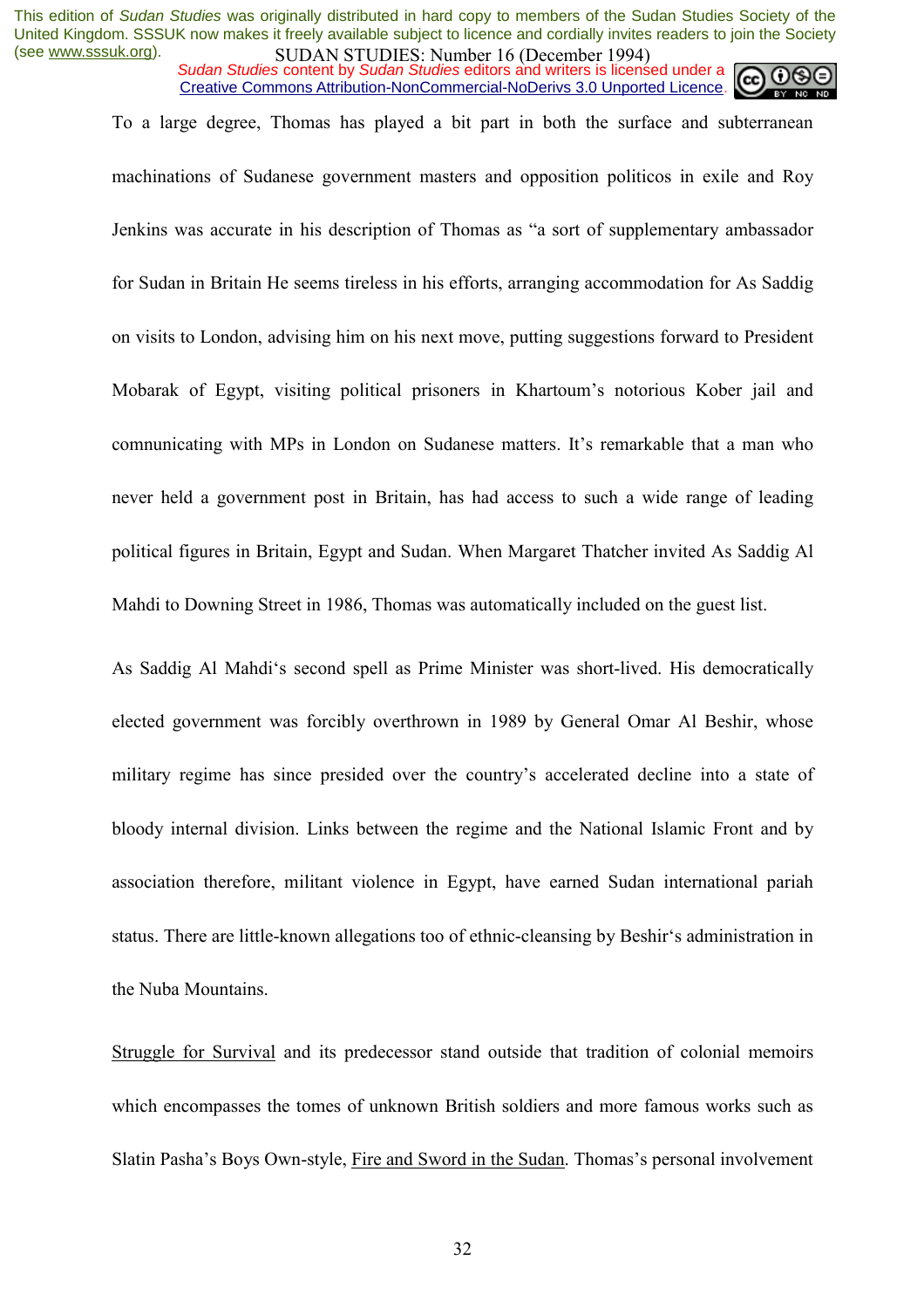*Sudan Studies* content by *Sudan Studies* editors and writers is licensed under a Creative Commons Attribution-NonCommercial-NoDerivs 3.0 Unported Licence.



in the political plot as it unfolds makes Struggle for Survival a surprisingly gripping read,

which Sudan-watchers would be ill advised to miss. Thomas writes as a firm friend of Sudan

at a time when Sudan needs every friend it can muster.

Iain Marshall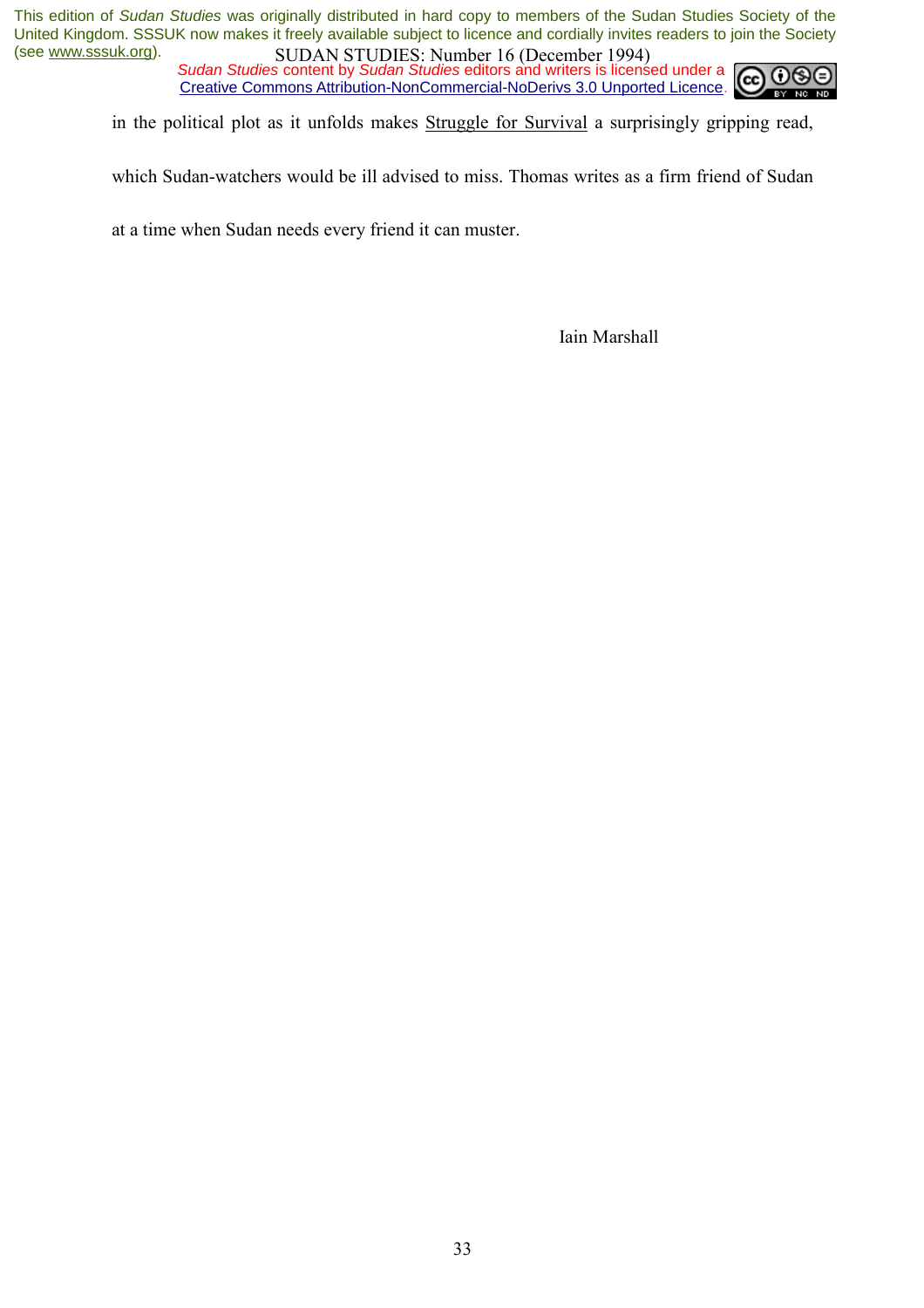*Sudan Studies* content by *Sudan Studies* editors and writers is licensed under a Creative Commons Attribution-NonCommercial-NoDerivs 3.0 Unported Licence.



### Kwama

You saved us; you paid the price of disability. Your wrists amputated, living you groaning and disabled; for refusing to be bribed, for refusing to disclose, the hiding place of your people, the Abegi. Over my deadbody, he said; No one be sold here!

A sacrifice that will be reiterated to and by all generations to come. At the foot of Mount Wotogo, he swore; Abegi don't ever avenge; it was for you ! My legacy: defend the land for my unborn descendants, sustain our heritage.

Hundred and eighty years on, the legacy of his sacrifice is alive as of yesterday. Sounds like a myth isn't it? Yet a factual, bitter history remembered by all his descendants. You will be re-incarnated, among your descendants who will inherit the name, Kwama ! You're brave

*Dinah Köjö*